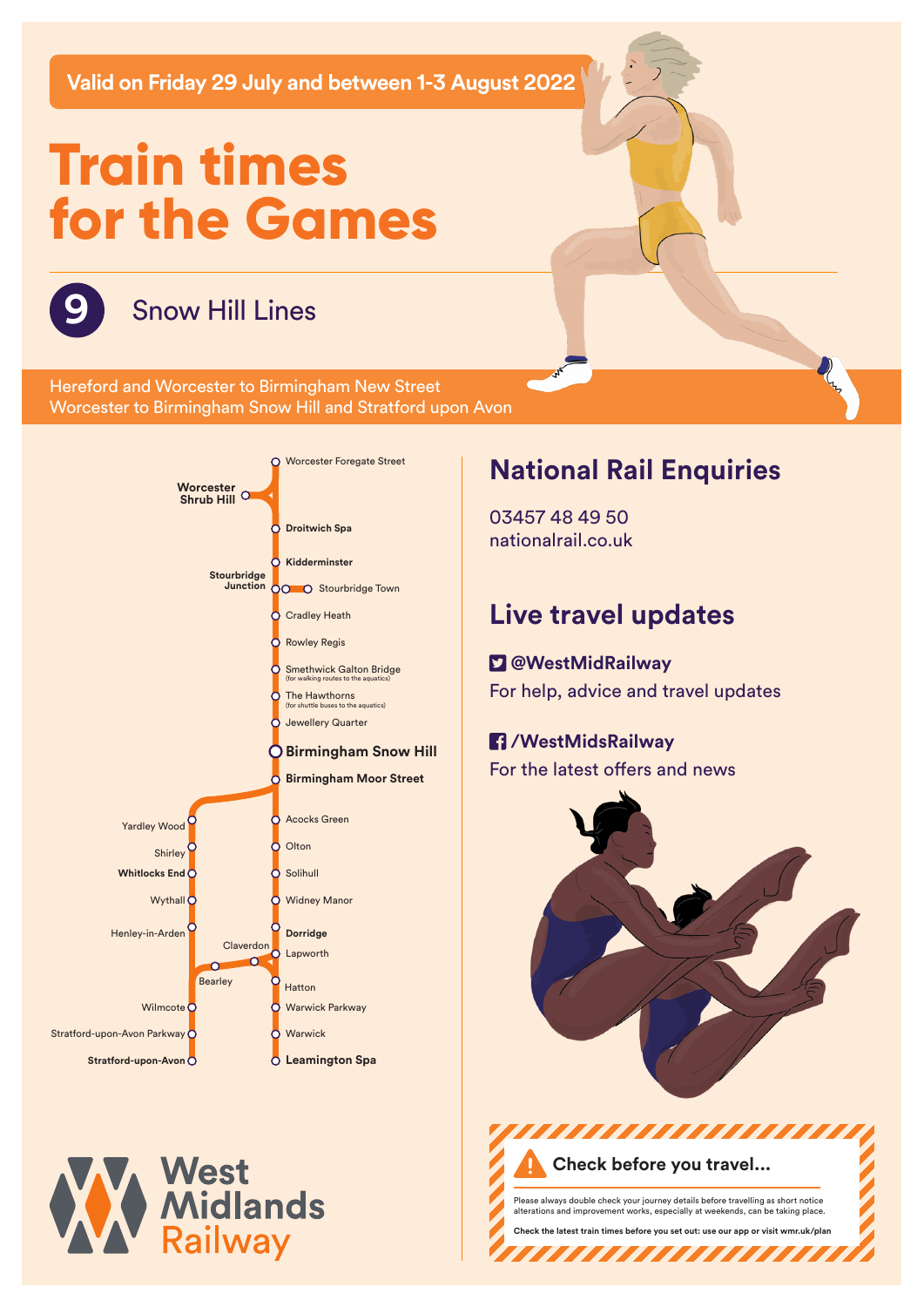| <b>E</b> Hereford d                              |   |           |           |      |      |      |              |                          |      |      |      |           |                          | 0713 |      |                          | 0732 |       |                          |      |           |                          | 0837      |           |      |
|--------------------------------------------------|---|-----------|-----------|------|------|------|--------------|--------------------------|------|------|------|-----------|--------------------------|------|------|--------------------------|------|-------|--------------------------|------|-----------|--------------------------|-----------|-----------|------|
| Ledbury d                                        |   |           |           |      |      |      |              |                          |      |      |      |           |                          | 0729 |      |                          | 0750 |       |                          |      |           |                          | 0855      |           |      |
| Colwall d                                        |   |           |           |      |      |      |              |                          |      |      |      |           |                          | 0735 |      |                          | 0757 |       |                          |      |           |                          | 0901      |           |      |
| Great Malvern a                                  |   |           |           |      |      |      |              |                          |      |      |      |           |                          | 0739 |      |                          | 0801 |       |                          |      |           |                          | 0906      |           |      |
| Great Malvern d                                  |   |           |           | 0543 |      |      |              |                          | 0646 |      |      |           |                          | 0740 |      |                          | 0807 |       |                          | 0836 |           |                          | 0908      |           |      |
| Malvern Link d                                   |   |           |           | 0546 |      |      |              |                          | 0649 |      |      |           |                          | 0743 |      |                          | 0810 |       |                          | 0839 |           |                          | 0911      |           |      |
| <b>ED Worcester Foregate St a</b>                |   |           |           | 0555 |      |      |              |                          | 0657 |      |      |           |                          | 0751 |      |                          | 0818 |       |                          | 0848 |           |                          | 0921      |           |      |
| <b>ED Worcester Foregate St d</b>                |   |           |           | 0602 |      |      |              |                          | 0658 |      |      |           | 0732                     | 0753 |      | 0805                     | 0824 |       | 0841                     | 0849 |           |                          | 0924      |           | 0949 |
| <b>ED Worcester Shrub Hill a</b>                 |   |           |           |      |      |      |              |                          | 0700 |      |      |           |                          |      |      |                          |      |       |                          |      |           |                          |           |           |      |
| Se Worcester Shrub Hill d                        |   |           | 0530      | ¥    |      | 0625 |              | 0633                     | 0705 |      |      |           | ┺                        | ∓    |      |                          | ∓    |       |                          |      |           | 0906                     | ¥         |           |      |
| Droitwich Spa d                                  |   |           | 0538 0611 |      |      | 0633 |              | 0641                     | 0713 |      |      |           | 0741                     | 0803 |      | 0814                     | 0833 |       | 0851                     | 0858 |           |                          | 0915 0932 |           | 0958 |
| Bromsgrove d                                     |   |           |           | 0621 |      | 0643 |              |                          | 0723 |      |      |           |                          |      |      |                          | 0842 |       |                          | 0908 |           |                          | 0943      |           |      |
| Barnt Green d                                    |   |           |           |      |      |      |              |                          |      |      |      |           |                          |      |      |                          |      |       |                          |      |           |                          |           |           |      |
| Hartlebury d                                     |   |           | 0545      |      |      |      |              | 0648                     |      |      |      |           | 0748                     |      |      | 0821                     |      |       | ∓                        |      |           | 0922                     |           |           | ∓    |
|                                                  |   |           |           |      |      |      |              |                          |      |      |      |           |                          |      |      |                          |      |       |                          |      |           |                          |           |           |      |
| Sidderminster d                                  |   |           | 0551      |      |      |      |              | 0654                     |      |      | 0720 |           | 0754                     |      |      | 0827                     |      | 0844  | 0901                     |      | 0914      | 0928                     |           | 0945 1008 |      |
| Blakedown d                                      |   |           | 0555      |      |      |      |              | 0659                     |      |      | 0724 |           | 0759                     |      |      | 0831                     |      | 0849  |                          |      | 0918      | 0932                     |           | 0949      |      |
| Hagley d                                         |   |           | 0558      |      |      |      |              | 0702                     |      |      | 0727 |           | 0803                     |      |      | 0834                     |      | 0852  |                          |      | 0922      | 0935                     |           | 0953      |      |
| Stourbridge Junction d                           |   |           | 0602      |      | 0624 |      |              | 0652 0706                |      |      | 0731 | 0756      | 0807                     |      | 0827 | 0838                     |      | 0856  | 0909                     |      | 0926      | 0939                     |           | 0957      | 1016 |
| <b>et Lye</b> d                                  |   |           | 0606      |      | 0628 |      | 0656         | $\overline{\phantom{a}}$ |      |      | 0735 | 0800      | $\overline{\phantom{a}}$ |      | 0831 | $\overline{\phantom{a}}$ |      | 0900  | $\overline{\phantom{a}}$ |      | 0930      | $\overline{\phantom{a}}$ |           | 1001      |      |
| <b>English</b> Cradley Heath d                   |   |           | 0609      |      | 0631 |      | 0659         | 0712                     |      |      | 0738 | 0802      | 0813                     |      | 0833 | 0844                     |      | 0903  | 0914                     |      | 0933      | 0945                     |           | 1003      |      |
| Old Hill d                                       |   |           | 0613      |      | 0634 |      | 0702         | $\overline{\phantom{a}}$ |      |      | 0742 | 0806      | $\overline{\phantom{a}}$ |      | 0837 | $\overline{\phantom{a}}$ |      | 0906  | $\overline{\phantom{a}}$ |      | 0936      | $\overline{\phantom{a}}$ |           | 1007      |      |
| Rowley Regis d                                   |   |           | 0616      |      | 0638 |      |              | 0706 0718                |      |      | 0745 | 0809 0819 |                          |      | 0840 | 0850                     |      | 0910  | 0920                     |      | 0940      | 0950                     |           | 1010      |      |
| Langley Green d                                  |   |           | 0619      |      | 0641 |      | 0709         | $\overline{\phantom{a}}$ |      |      | 0748 | 0812      | $\overline{\phantom{a}}$ |      | 0843 | $\overline{\phantom{a}}$ |      | 0913  | $\overline{\phantom{a}}$ |      | 0943      | $\overline{\phantom{a}}$ |           | 1013      |      |
| Smethwick Galton Bridge d                        |   |           | 0623      |      | 0644 |      |              | 0712 0723                |      |      | 0752 |           | 0816 0825                |      | 0847 | 0855                     |      |       | 0916 0925                |      | 0946      | 0955                     |           | 1017      | 1029 |
| University d                                     |   |           |           | 0639 |      | 0700 |              |                          | 0738 |      |      |           |                          | 0829 |      |                          | 0900 |       |                          |      |           |                          | 1000      |           |      |
| Birmingham New Street a                          |   |           | ◆         | 0648 | ÷    | 0709 |              |                          | 0746 |      |      |           |                          | 0838 |      |                          | 0909 | ◆     |                          | 0937 |           |                          | 1008      |           |      |
| <b>Edith The Hawthorns</b> d                     |   |           | 0625      |      | 0646 |      |              | 0714 0725                |      |      | 0754 | 0818      | 0828                     |      | 0849 | 0858                     |      | 0918  | 0927                     |      | 0948      | 0957                     |           | 1019      |      |
| strategie Jewellery Quarter d                    |   |           | 0629      |      | 0650 |      |              | 0718 0729                |      |      | 0758 | 0822      | 0832                     |      | 0853 | 0902                     |      | 0922  | 0931                     |      | 0952      | 1001                     |           | 1023      |      |
| <b>ED A Birmingham Snow Hill a</b>               |   |           | 0633      |      | 0654 |      | 0722         | 0732                     |      |      | 0802 | 0826 0835 |                          |      | 0857 | 0906                     |      | 0926  | 0935                     |      | 0956 1005 |                          |           | 1027      | 1036 |
| <b><i>a</i></b> Alimingham Snow Hill d 0611 0622 |   |           | 0635      |      | 0656 |      | 0725         | 0733                     |      | 0759 | 0804 | 0828      | 0837                     |      | 0859 | 0907                     |      | 0928  | 0937                     |      | 0958      | 1007                     |           | 1028      | 1037 |
| <b>ED Birmingham Moor Street d</b>               |   | 0614 0625 | 0638      |      | 0700 |      | 0725<br>0728 | 0736                     |      | 0802 | 0807 | 0831 0840 |                          |      | 0902 | 0910                     |      |       | 0931 0940                |      | 1001      | 1010                     |           | 1031      | 1040 |
| Small Heath d                                    |   |           | 0628 0642 |      |      |      |              | 0731 0740                |      |      | 0810 |           | 0843                     |      |      | 0914                     |      |       | 0943                     |      |           | 1013                     |           |           | 1043 |
| Tyseley d                                        | ◆ | 0631 0645 |           |      | ↓    |      |              | 0734 0743                |      |      | 0814 |           | 0846                     |      | ÷    | 0918                     |      |       | 0947                     |      | ◆         | 1017                     |           |           | 1047 |
| Acocks Green d 0619                              |   |           | 0648      |      | 0707 |      |              | 0746                     |      |      |      |           | 0849                     |      | 0908 |                          |      |       | 0949                     |      | 1007      |                          |           |           | 1049 |
| Olton d 0621                                     |   |           | 0650      |      | 0710 |      |              | 0748                     |      | 0808 |      |           | 0852                     |      | 0910 |                          |      |       | 0952                     |      | 1010      |                          |           |           | 1052 |
|                                                  |   |           | 0654      |      | 0714 |      |              | 0752                     |      | 0812 |      |           | 0856                     |      | 0914 |                          |      |       | 0956                     |      | 1014      |                          |           |           | 1056 |
| Solihull d 0625                                  |   |           |           |      |      |      |              |                          |      |      |      |           |                          |      |      |                          |      |       |                          |      |           |                          |           |           |      |
| Widney Manor d 0628                              |   |           | 0657      |      | 0717 |      |              | 0755                     |      | 0815 |      |           | 0859                     |      | 0917 |                          |      |       | 0959                     |      | 1017      |                          |           |           | 1059 |
| <b>EDorridge d 0632</b>                          |   |           | 0702      |      | 0721 |      |              | 0800                     |      | 0819 |      |           | 0907                     |      | 0921 |                          |      |       | 1006                     |      | 1021      |                          |           |           | 1104 |
| Lapworth d 0637                                  |   |           |           |      | 0724 |      |              |                          |      | 0823 |      |           |                          |      |      |                          |      |       |                          |      |           |                          |           |           |      |
| Hatton d                                         |   |           |           |      | 0730 |      |              |                          |      |      |      |           |                          |      |      |                          |      |       |                          |      |           |                          |           |           |      |
| <b>EWarwick Parkway</b> d                        |   |           |           |      | 0734 |      |              |                          |      |      |      |           |                          |      |      |                          |      |       |                          |      |           |                          |           |           |      |
| SWarwick d                                       |   |           |           |      | 0737 |      |              |                          |      |      |      |           |                          |      |      |                          |      |       |                          |      |           |                          |           |           |      |
| <b>En Leamington Spa</b> a                       |   |           |           |      | 0742 |      |              |                          |      |      |      |           |                          |      |      |                          |      |       |                          |      |           |                          |           |           |      |
| Spring Road d                                    |   | 0634      |           |      |      |      | 0737         |                          |      |      | 0816 | 0837      |                          |      |      | 0920                     |      | 0937  |                          |      |           | 1019                     |           | 1037      |      |
| Hall Green d                                     |   | 0636      |           |      |      |      | 0739         |                          |      |      | 0819 | 0839      |                          |      |      | 0923                     |      | 0939  |                          |      |           | 1022                     |           | 1039      |      |
| Yardley Wood d                                   |   | 0639      |           |      |      |      | 0742         |                          |      |      | 0821 | 0842      |                          |      |      | 0925                     |      | 0942  |                          |      |           | 1024                     |           | 1042      |      |
| Shirley d                                        |   | 0642      |           |      |      |      | 0745         |                          |      |      | 0825 | 0845      |                          |      |      | 0929                     |      | 0945  |                          |      |           | 1028                     |           | 1045      |      |
| Whitlocks End d                                  |   | 0645      |           |      |      |      | 0737<br>0748 |                          |      |      |      | 0829 0848 |                          |      |      | 0932                     |      | 0948  |                          |      |           | 1032                     |           | 1048      |      |
| Wythall d                                        |   | 0647      |           |      |      |      | 0750         |                          |      |      |      | 0850      |                          |      |      |                          |      | 0950  |                          |      |           |                          |           | 1050      |      |
| Earlswood d                                      |   | 0650      |           |      |      |      | 0753         |                          |      |      |      | 0853      |                          |      |      |                          |      | 0953  |                          |      |           |                          |           | 1053      |      |
| The Lakes d                                      |   | 0652x     |           |      |      |      | 0755x        |                          |      |      |      | 0855x     |                          |      |      |                          |      | 0955x |                          |      |           |                          |           | 1055x     |      |
| Wood End d                                       |   | 0655x     |           |      |      |      | 0758x        |                          |      |      |      | 0858x     |                          |      |      |                          |      | 0958x |                          |      |           |                          |           | 1058x     |      |
| Danzey d                                         |   | 0658x     |           |      |      |      | 0801x        |                          |      |      |      | 0901x     |                          |      |      |                          |      | 1001x |                          |      |           |                          |           | 1101x     |      |
| Henley-in-Arden d                                |   | 0703      |           |      |      |      | 0806         |                          |      |      |      | 0906      |                          |      |      |                          |      | 1006  |                          |      |           |                          |           | 1106      |      |
| Wootton Wawen d                                  |   | 0706x     |           |      |      |      | 0809x        |                          |      |      |      | 0909x     |                          |      |      |                          |      | 1009x |                          |      |           |                          |           | 1109x     |      |
| Wilmcote d                                       |   | 0711      |           |      |      |      | 0814         |                          |      |      |      | 0914      |                          |      |      |                          |      | 1014  |                          |      |           |                          |           | 1114      |      |
|                                                  |   |           |           |      |      |      |              |                          |      |      |      | 0917      |                          |      | 0938 |                          |      |       |                          |      | 1038      |                          |           |           |      |
| Stratford Parkway d 0652 0714                    |   |           |           |      |      |      | 0817         |                          |      |      |      |           |                          |      |      |                          |      | 1017  |                          |      |           |                          |           | 1117      |      |
| Stratford-upon-Avon a 0655 0720                  |   |           |           |      |      |      | 0823         |                          |      | 0848 |      | 0921      |                          |      | 0943 |                          |      | 1023  |                          |      | 1041      |                          |           | 1123      |      |

**Friday 29 July 2022**

Friday 29 July 20

<del>هك</del> PlusBus add-on tickets available. For cheaper travel around the local area<br>ه*ف* Connection with West Midlands Metro

**All services operated by West Midlands Railway unless otherwise shown**

**a** Arrival time **d** Departure time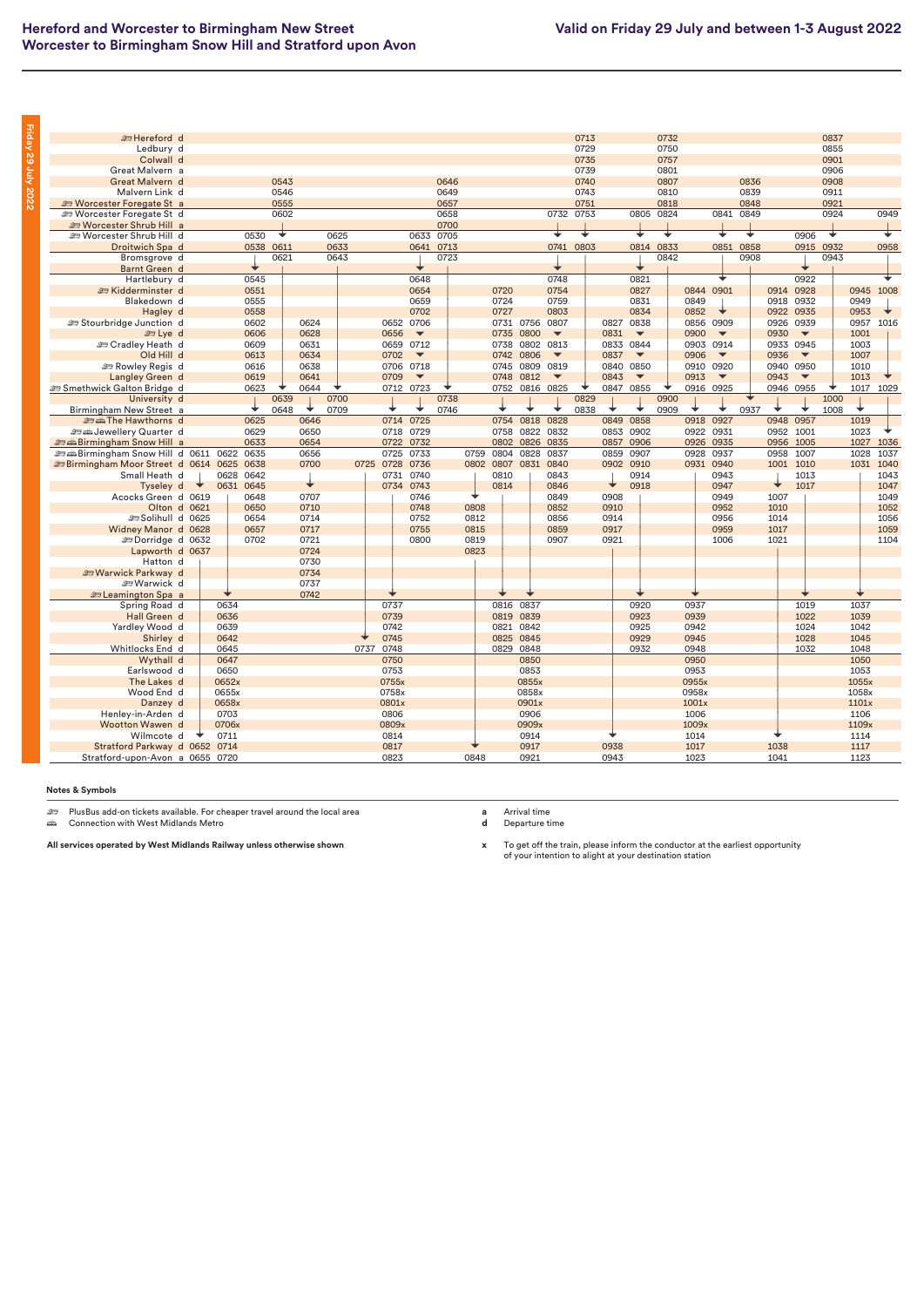| i                                                                                                                          |  |
|----------------------------------------------------------------------------------------------------------------------------|--|
| r<br>i                                                                                                                     |  |
| I<br>i                                                                                                                     |  |
| r<br>ı                                                                                                                     |  |
|                                                                                                                            |  |
| I                                                                                                                          |  |
| ı                                                                                                                          |  |
| ī<br>ı                                                                                                                     |  |
| I<br>ı                                                                                                                     |  |
| i<br><b>Service Service</b>                                                                                                |  |
|                                                                                                                            |  |
| ֠                                                                                                                          |  |
|                                                                                                                            |  |
| ı                                                                                                                          |  |
| <b>Contract Contract Contract Contract Contract Contract Contract Contract Contract Contract Contract Contract Co</b>      |  |
|                                                                                                                            |  |
| I                                                                                                                          |  |
|                                                                                                                            |  |
|                                                                                                                            |  |
|                                                                                                                            |  |
|                                                                                                                            |  |
| ı                                                                                                                          |  |
| I                                                                                                                          |  |
|                                                                                                                            |  |
| ī                                                                                                                          |  |
| ī<br><b>Contract Contract Contract Contract Contract Contract Contract Contract Contract Contract Contract Contract C</b>  |  |
| r                                                                                                                          |  |
| ۱                                                                                                                          |  |
| ı                                                                                                                          |  |
| i                                                                                                                          |  |
|                                                                                                                            |  |
| ı                                                                                                                          |  |
|                                                                                                                            |  |
|                                                                                                                            |  |
|                                                                                                                            |  |
|                                                                                                                            |  |
|                                                                                                                            |  |
| ı                                                                                                                          |  |
|                                                                                                                            |  |
|                                                                                                                            |  |
| ı<br><b>Contract Contract Contract Contract Contract Contract Contract Contract Contract Contract Contract Contract Co</b> |  |

| <b>Entereford</b> d                              |  |                                  | 0939 |              |                          |                     |                          | 1039      |       |                          |                     |                                  | 1139 |              |                          |           |                              | 1239 |              |                          |                     |                                  | 1341 |              |                          |      |
|--------------------------------------------------|--|----------------------------------|------|--------------|--------------------------|---------------------|--------------------------|-----------|-------|--------------------------|---------------------|----------------------------------|------|--------------|--------------------------|-----------|------------------------------|------|--------------|--------------------------|---------------------|----------------------------------|------|--------------|--------------------------|------|
| Ledbury d                                        |  |                                  | 0958 |              |                          |                     |                          | 1058      |       |                          |                     |                                  | 1158 |              |                          |           |                              | 1258 |              |                          |                     |                                  | 1400 |              |                          |      |
| Colwall d                                        |  |                                  | 1005 |              |                          |                     |                          | 1105      |       |                          |                     |                                  | 1205 |              |                          |           |                              | 1305 |              |                          |                     |                                  | 1405 |              |                          |      |
| Great Malvern a                                  |  |                                  | 1010 |              |                          |                     |                          | 1110      |       |                          |                     |                                  | 1210 |              |                          |           |                              | 1310 |              |                          |                     |                                  | 1410 |              |                          |      |
| Great Malvern d                                  |  |                                  | 1010 |              |                          |                     |                          | 1110      |       |                          |                     |                                  | 1210 |              |                          |           |                              | 1310 |              |                          |                     |                                  | 1410 |              |                          |      |
| Malvern Link d                                   |  |                                  | 1013 |              |                          |                     |                          | 1113      |       |                          |                     |                                  | 1213 |              |                          |           |                              | 1313 |              |                          |                     |                                  | 1413 |              |                          |      |
| <b>ED Worcester Foregate St a</b>                |  |                                  | 1023 |              |                          |                     |                          | 1122      |       |                          |                     |                                  | 1222 |              |                          |           |                              | 1322 |              |                          |                     |                                  | 1423 |              |                          |      |
| <b>ED Worcester Foregate St d</b>                |  | 1006                             | 1024 |              | 1042                     |                     |                          | 1106 1123 |       | 1142                     |                     | 1206                             | 1223 |              | 1242                     |           |                              | 1324 |              | 1342                     |                     | 1406 1423                        |      |              | 1442                     |      |
| <b>ED Worcester Shrub Hill a</b>                 |  |                                  | ∓    |              |                          |                     |                          | ∓         |       |                          |                     |                                  | ∓    |              | ∓                        |           |                              | ∓    |              |                          |                     |                                  | ∓    |              |                          |      |
| Sworcester Shrub Hill d                          |  |                                  |      |              |                          |                     |                          |           |       |                          |                     |                                  |      |              |                          |           | 1308                         |      |              |                          |                     |                                  |      |              |                          |      |
| Droitwich Spa d                                  |  | 1015                             | 1033 |              | 1051                     |                     | 1115                     | 1133      |       | 1151                     |                     | 1215                             | 1233 |              | 1251                     |           | 1316                         | 1333 |              | 1351                     |                     | 1415                             | 1433 |              | 1451                     |      |
| Bromsgrove d                                     |  |                                  | 1043 |              |                          |                     |                          | 1143      |       |                          |                     |                                  | 1243 |              |                          |           |                              | 1342 |              |                          |                     |                                  | 1443 |              |                          |      |
| Barnt Green d                                    |  | 1022                             |      |              |                          |                     | 1122                     |           |       |                          |                     | 1222                             |      |              |                          |           | 1323                         |      |              |                          |                     | 1422                             |      |              |                          |      |
| Hartlebury d                                     |  |                                  |      |              |                          | 1101 1115           | 1128                     |           |       |                          |                     |                                  |      |              | 1301 1315                |           |                              |      |              | 1401 1415                |                     |                                  |      |              | 1501 1515                |      |
| Exidderminster d 1014<br>Blakedown d 1018        |  | 1028<br>$\overline{\phantom{a}}$ |      | 1045<br>1049 |                          | 1119                | $\overline{\phantom{a}}$ |           | 1149  | 1145 1201 1215           | 1219                | 1228<br>$\overline{\phantom{a}}$ |      | 1245<br>1249 |                          | 1319      | 1329<br>$\blacktriangledown$ |      | 1345<br>1349 |                          | 1419                | 1428<br>$\overline{\phantom{a}}$ |      | 1445<br>1449 |                          | 1519 |
|                                                  |  |                                  |      | 1052         |                          | 1122 1134           |                          |           | 1152  |                          |                     | 1222 1234                        |      | 1252         |                          | 1322 1335 |                              |      | 1352         |                          | 1422 1434           |                                  |      | 1452         |                          | 1523 |
| Hagley d 1022<br>Stourbridge Junction d 1026     |  | 1034<br>1038                     |      | 1056         | 1109                     | 1126                | 1138                     |           | 1156  | 1209                     | 1226                | 1238                             |      | 1256         | 1309                     | 1326      | 1339                         |      | 1356         | 1409                     | 1426                | 1438                             |      | 1456         | 1509                     | 1527 |
| £ Lye d 1029                                     |  | $\overline{\phantom{a}}$         |      | 1100         | $\overline{\phantom{a}}$ | 1130                | $\overline{\phantom{0}}$ |           | 1200  | $\overline{\phantom{a}}$ | 1230                | $\overline{\phantom{a}}$         |      | 1300         | $\overline{\phantom{a}}$ | 1330      | $\blacktriangledown$         |      | 1400         | $\blacktriangledown$     | 1430                | $\blacktriangledown$             |      | 1500         | $\overline{\phantom{a}}$ | 1531 |
| Sex Cradley Heath d 1033 1044                    |  |                                  |      | 1103         |                          | 1115 1133 1144      |                          |           | 1203  | 1215                     | 1233 1244           |                                  |      | 1303         | 1315                     | 1333 1344 |                              |      | 1403         | 1415                     | 1433 1444           |                                  |      | 1503         | 1515                     | 1534 |
| Old Hill d 1035                                  |  | $\blacktriangledown$             |      | 1106         | $\overline{\phantom{a}}$ | 1136                | $\blacktriangledown$     |           | 1206  | $\overline{\phantom{a}}$ | 1236                | $\blacktriangledown$             |      | 1306         | $\overline{\phantom{a}}$ | 1336      | $\blacktriangledown$         |      | 1406         | $\overline{\phantom{a}}$ | 1436                | $\overline{\phantom{a}}$         |      | 1506         | $\overline{\phantom{a}}$ | 1538 |
| Rowley Regis d 1040                              |  | 1049                             |      | 1110         | 1120                     | 1140 1149           |                          |           | 1210  | 1220                     | 1240                | 1249                             |      | 1310         | 1320                     | 1340      | 1349                         |      | 1410         | 1420                     | 1440                | 1449                             |      | 1510         | 1520                     | 1541 |
| Langley Green d 1043                             |  | $\overline{\phantom{a}}$         |      | 1113         | $\overline{\phantom{a}}$ | 1143                | $\blacktriangledown$     |           | 1213  | $\blacktriangledown$     | 1243                | $\overline{\phantom{a}}$         |      | 1313         | $\overline{\phantom{a}}$ | 1343      | $\overline{\phantom{a}}$     |      | 1413         | $\overline{\phantom{a}}$ | 1443                | $\overline{\mathbf{v}}$          |      | 1513         | $\overline{\phantom{a}}$ | 1544 |
| Smethwick Galton Bridge d 1046 1055              |  |                                  |      |              |                          | 1116 1125 1146 1155 |                          |           |       |                          | 1216 1225 1246 1255 |                                  |      |              | 1316 1325 1346 1355      |           |                              |      |              |                          | 1416 1425 1446 1455 |                                  |      | 1516 1525    |                          | 1547 |
| University d                                     |  |                                  | 1100 |              |                          |                     |                          | 1200      |       |                          |                     |                                  | 1300 |              |                          |           |                              | 1400 |              |                          |                     |                                  | 1500 |              |                          |      |
| Birmingham New Street a                          |  |                                  | 1109 |              |                          |                     |                          | 1208      |       |                          |                     |                                  | 1310 |              |                          |           |                              | 1409 |              |                          |                     |                                  | 1509 |              |                          |      |
| E min The Hawthorns d 1048 1057                  |  |                                  |      | 1118         | 1127                     | 1148 1157           |                          |           | 1218  | 1227                     | 1248                | 1257                             |      | 1318         | 1327                     | 1348 1357 |                              |      | 1418         | 1427                     | 1448 1457           |                                  |      | 1518         | 1527                     | 1549 |
| Sextembery Quarter d 1052 1101                   |  |                                  |      | 1122         | 1131                     | 1152                | 1201                     |           | 1222  | 1231                     | 1252 1301           |                                  |      | 1322         | 1331                     | 1352 1401 |                              |      | 1422         | 1431                     | 1452 1501           |                                  |      | 1522         | 1531                     | 1553 |
| <b><i>a</i></b> Birmingham Snow Hill a 1056 1105 |  |                                  |      | 1126         | 1135                     | 1156 1205           |                          |           | 1226  | 1235                     | 1256 1305           |                                  |      | 1326         | 1335                     | 1356 1405 |                              |      | 1426         | 1435                     | 1456 1505           |                                  |      | 1526         | 1535                     | 1557 |
| <b><i>a</i></b> Alirmingham Snow Hill d 1058     |  | 1107                             |      | 1128         | 1137                     | 1158                | 1207                     |           | 1228  | 1237                     | 1258                | 1307                             |      | 1328         | 1337                     | 1358      | 1407                         |      | 1428         | 1437                     | 1458                | 1507                             |      | 1528         | 1537                     | 1559 |
| <b>ED Birmingham Moor Street d 1101 1110</b>     |  |                                  |      | 1131 1140    |                          | 1201 1210           |                          |           |       | 1231 1240                | 1301 1310           |                                  |      |              | 1331 1340                | 1401 1410 |                              |      |              | 1431 1440                | 1501 1510           |                                  |      | 1531 1540    |                          | 1602 |
| Small Heath d                                    |  | 1113                             |      |              | 1143                     |                     | 1213                     |           |       | 1243                     |                     | 1313                             |      |              | 1343                     |           | 1413                         |      |              | 1443                     |                     | 1513                             |      |              | 1543                     |      |
| Tyseley d                                        |  | 1117                             |      |              | 1147                     | ◆                   | 1217                     |           |       | 1247                     | ◆                   | 1317                             |      |              | 1347                     | ⋄         | 1417                         |      |              | 1447                     | ◆                   | 1517                             |      |              | 1547                     | ◆    |
| Acocks Green d 1107                              |  |                                  |      |              | 1149                     | 1207                |                          |           |       | 1249                     | 1307                |                                  |      |              | 1349                     | 1407      |                              |      |              | 1449                     | 1507                |                                  |      |              | 1549                     | 1608 |
| Olton d 1109                                     |  |                                  |      |              | 1152                     | 1209                |                          |           |       | 1252                     | 1310                |                                  |      |              | 1352                     | 1409      |                              |      |              | 1452                     | 1509                |                                  |      |              | 1552                     | 1610 |
| Solihull d 1113                                  |  |                                  |      |              | 1156 1213                |                     |                          |           |       |                          | 1256 1314           |                                  |      |              | 1356 1413                |           |                              |      |              | 1456 1513                |                     |                                  |      |              | 1556                     | 1614 |
| Widney Manor d 1116                              |  |                                  |      |              | 1159 1216                |                     |                          |           |       |                          | 1259 1317           |                                  |      |              | 1359 1416                |           |                              |      |              | 1459 1516                |                     |                                  |      |              | 1559                     | 1617 |
| <b>EDorridge d 1120</b>                          |  |                                  |      |              | 1206 1220                |                     |                          |           |       | 1306 1321                |                     |                                  |      |              |                          | 1406 1420 |                              |      |              | 1506 1520                |                     |                                  |      |              | 1606 1621                |      |
| Lapworth d                                       |  |                                  |      |              |                          |                     |                          |           |       |                          |                     |                                  |      |              |                          |           |                              |      |              |                          |                     |                                  |      |              |                          | 1625 |
| Hatton d                                         |  |                                  |      |              |                          |                     |                          |           |       |                          |                     |                                  |      |              |                          |           |                              |      |              |                          |                     |                                  |      |              |                          |      |
| Warwick Parkway d                                |  |                                  |      |              |                          |                     |                          |           |       |                          |                     |                                  |      |              |                          |           |                              |      |              |                          |                     |                                  |      |              |                          |      |
| <b>em Warwick d</b>                              |  |                                  |      |              |                          |                     |                          |           |       |                          |                     |                                  |      |              |                          |           |                              |      |              |                          |                     |                                  |      |              |                          |      |
| <b>En Leamington Spa</b> a                       |  |                                  |      |              |                          |                     |                          |           |       |                          |                     |                                  |      |              |                          |           |                              |      |              |                          |                     |                                  |      |              |                          |      |
| Spring Road d                                    |  | 1119                             |      | 1137         |                          |                     | 1219                     |           | 1237  |                          |                     | 1319                             |      | 1337         |                          |           | 1419                         |      | 1437         |                          |                     | 1519                             |      | 1537         |                          |      |
| Hall Green d                                     |  | 1122                             |      | 1139         |                          |                     | 1222                     |           | 1239  |                          |                     | 1322                             |      | 1339         |                          |           | 1422                         |      | 1439         |                          |                     | 1522                             |      | 1539         |                          |      |
| Yardley Wood d                                   |  | 1124                             |      | 1142         |                          |                     | 1224                     |           | 1242  |                          |                     | 1324                             |      | 1342         |                          |           | 1424                         |      | 1442         |                          |                     | 1524                             |      | 1542         |                          |      |
| Shirley d                                        |  | 1128                             |      | 1145         |                          |                     | 1228                     |           | 1245  |                          |                     | 1328                             |      | 1345         |                          |           | 1428                         |      | 1445         |                          |                     | 1528                             |      | 1545         |                          |      |
| Whitlocks End d                                  |  | 1132                             |      | 1148         |                          |                     | 1232                     |           | 1248  |                          |                     | 1332                             |      | 1348         |                          |           | 1432                         |      | 1448         |                          |                     | 1532                             |      | 1548         |                          |      |
| Wythall d                                        |  |                                  |      | 1150         |                          |                     |                          |           | 1250  |                          |                     |                                  |      | 1350         |                          |           |                              |      | 1450         |                          |                     |                                  |      | 1550         |                          |      |
| Earlswood d                                      |  |                                  |      | 1153         |                          |                     |                          |           | 1253  |                          |                     |                                  |      | 1353         |                          |           |                              |      | 1453         |                          |                     |                                  |      | 1553         |                          |      |
| The Lakes d                                      |  |                                  |      | 1155x        |                          |                     |                          |           | 1255x |                          |                     |                                  |      | 1355x        |                          |           |                              |      | 1455x        |                          |                     |                                  |      | 1555x        |                          |      |
| Wood End d                                       |  |                                  |      | 1158x        |                          |                     |                          |           | 1258x |                          |                     |                                  |      | 1358x        |                          |           |                              |      | 1458x        |                          |                     |                                  |      | 1558x        |                          |      |
| Danzey d                                         |  |                                  |      | 1201x        |                          |                     |                          |           | 1301x |                          |                     |                                  |      | 1401x        |                          |           |                              |      | 1501x        |                          |                     |                                  |      | 1601x        |                          |      |
| Henley-in-Arden d                                |  |                                  |      | 1206         |                          |                     |                          |           | 1306  |                          |                     |                                  |      | 1406         |                          |           |                              |      | 1506         |                          |                     |                                  |      | 1606         |                          |      |
| Wootton Wawen d                                  |  |                                  |      | 1209x        |                          |                     |                          |           | 1309x |                          |                     |                                  |      | 1409x        |                          |           |                              |      | 1509x        |                          |                     |                                  |      | 1609x        |                          |      |
| Wilmcote d                                       |  |                                  |      | 1214         |                          |                     |                          |           | 1314  |                          |                     |                                  |      | 1414         |                          |           |                              |      | 1514         |                          |                     |                                  |      | 1614         |                          | 1644 |
| Stratford Parkway d 1137                         |  |                                  |      | 1217         |                          | 1238                |                          |           | 1317  |                          | 1338                |                                  |      | 1417         |                          | 1437      |                              |      | 1517         |                          | 1537                |                                  |      | 1617         |                          | 1647 |
| Stratford-upon-Avon a 1143                       |  |                                  |      | 1223         |                          | 1244                |                          |           | 1323  |                          | 1341                |                                  |      | 1423         |                          | 1442      |                              |      | 1523         |                          | 1542                |                                  |      | 1623         |                          | 1650 |
|                                                  |  |                                  |      |              |                          |                     |                          |           |       |                          |                     |                                  |      |              |                          |           |                              |      |              |                          |                     |                                  |      |              |                          |      |

<del>هك</del> PlusBus add-on tickets available. For cheaper travel around the local area<br>ه*ف* Connection with West Midlands Metro

**All services operated by West Midlands Railway unless otherwise shown**

**a** Arrival time **d** Departure time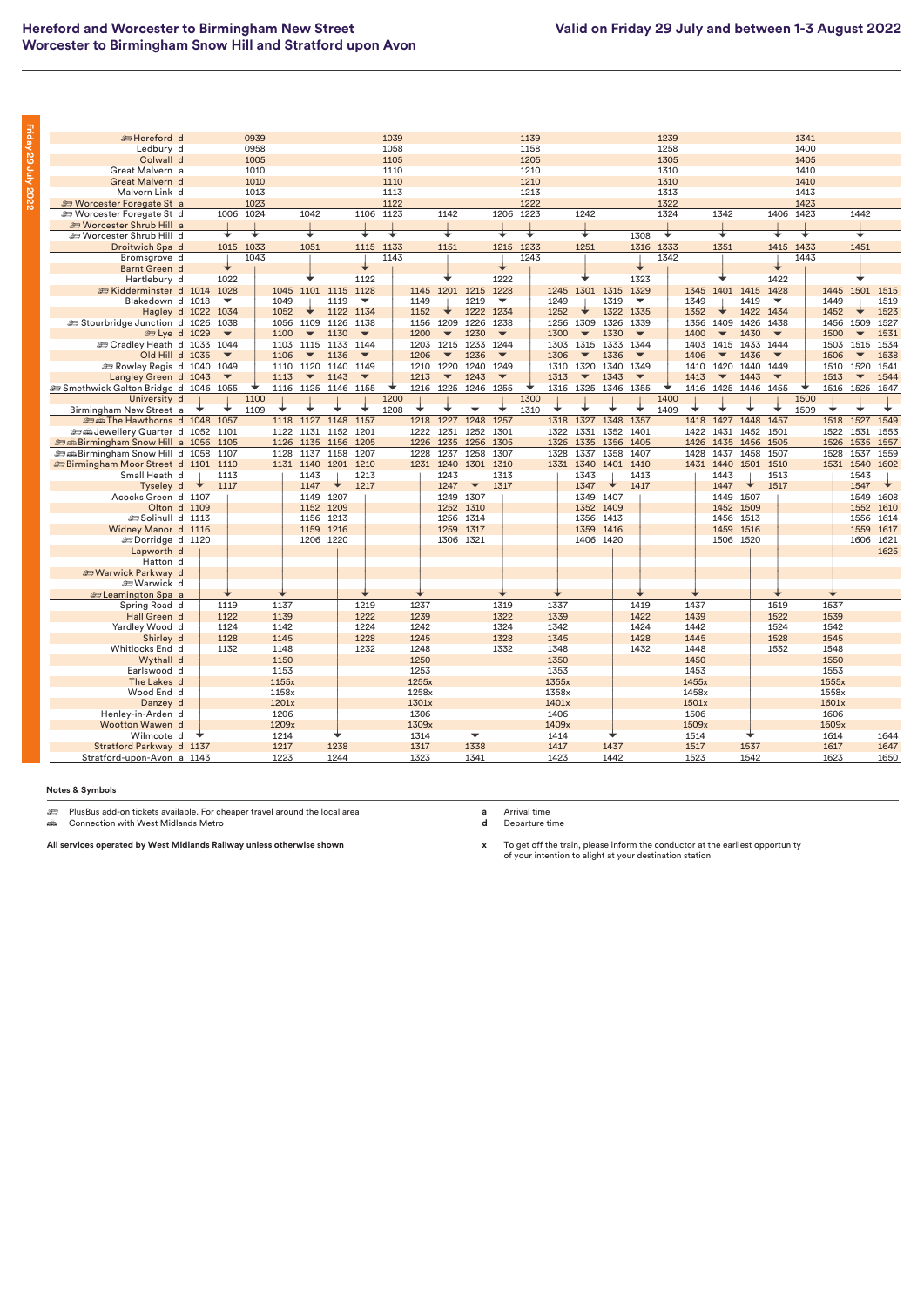| i                                                                                                                          |  |
|----------------------------------------------------------------------------------------------------------------------------|--|
| r<br>i                                                                                                                     |  |
| I<br>i                                                                                                                     |  |
| r<br>ı                                                                                                                     |  |
|                                                                                                                            |  |
| I                                                                                                                          |  |
| ı                                                                                                                          |  |
| ī<br>ı                                                                                                                     |  |
| I<br>ı                                                                                                                     |  |
| i<br><b>Service Service</b>                                                                                                |  |
|                                                                                                                            |  |
| ֠                                                                                                                          |  |
|                                                                                                                            |  |
| ı                                                                                                                          |  |
| <b>Contract Contract Contract Contract Contract Contract Contract Contract Contract Contract Contract Contract Co</b>      |  |
|                                                                                                                            |  |
| I                                                                                                                          |  |
|                                                                                                                            |  |
|                                                                                                                            |  |
|                                                                                                                            |  |
|                                                                                                                            |  |
| ı                                                                                                                          |  |
| I                                                                                                                          |  |
|                                                                                                                            |  |
| ī                                                                                                                          |  |
| ī<br><b>Contract Contract Contract Contract Contract Contract Contract Contract Contract Contract Contract Contract C</b>  |  |
| r                                                                                                                          |  |
| ۱                                                                                                                          |  |
| ı                                                                                                                          |  |
| i                                                                                                                          |  |
|                                                                                                                            |  |
| ı                                                                                                                          |  |
|                                                                                                                            |  |
|                                                                                                                            |  |
|                                                                                                                            |  |
|                                                                                                                            |  |
|                                                                                                                            |  |
| ı                                                                                                                          |  |
|                                                                                                                            |  |
|                                                                                                                            |  |
| ı<br><b>Contract Contract Contract Contract Contract Contract Contract Contract Contract Contract Contract Contract Co</b> |  |

| <b>Entereford d</b><br>1439<br>1848<br>1539<br>1639<br>1739<br>1558<br>1658<br>1759<br>Ledbury d<br>1458<br>1904<br>1705<br>Colwall d<br>1505<br>1605<br>1806<br>1910<br>1709<br>1810<br>Great Malvern a<br>1510<br>1610<br>1914<br>1610<br>1710<br>1811<br>1915<br>Great Malvern d<br>1510<br>Malvern Link d<br>1513<br>1613<br>1713<br>1814<br>1918<br>1522<br>1622<br>1721<br>1824<br>1926<br><b>ED Worcester Foregate St a</b><br><b>ED Worcester Foregate St d</b><br>1523<br>1542<br>1624<br>1642<br>1706<br>1724<br>1742<br>1825<br>1842<br>1928<br>1942<br>1611<br><b>ED Worcester Shrub Hill a</b><br>∓<br>∓<br>⊌<br>∓<br>∓<br>∓<br>1807<br>↴<br>1850<br>¥<br>∓<br>Worcester Shrub Hill d 1506<br>◆<br>1913<br>Droitwich Spa d 1514 1533<br>1551<br>1634<br>1651<br>1715<br>1733<br>1751<br>1815 1834<br>1851<br>1937<br>1951<br>1620<br>1858<br>1921<br>1742<br>Bromsgrove d<br>1543<br>1643<br>1843<br>1908<br>1947<br>1650<br>Barnt Green d<br>1627<br>1722<br>1758<br>1822<br>1928<br>┶<br>Hartlebury d 1521<br>1545 1601 1615<br>1645 1701 1715<br>1728<br>1804 1815<br>1828<br>1845 1901<br>1944 2002<br>2015<br>Exidderminster d 1527<br>1633<br>1745<br>1915 1935<br>Blakedown d<br>1549<br>1619<br>1637<br>1649<br>1719<br>$\overline{\phantom{a}}$<br>1749<br>1819<br>$\overline{\phantom{a}}$<br>1849<br>1919<br>1939<br>1948<br>2019<br>$\overline{\phantom{a}}$<br>▼<br>2022<br>1552<br>1622<br>1640<br>1652<br>1723<br>1734<br>1752 1810<br>1822<br>1834<br>1852<br>1922 1943<br>1952<br>Hagley d 1534<br>1626<br>1644<br>1738<br>1814<br>1826<br>1838<br>1926<br>2010<br>2026<br>Stourbridge Junction d 1538<br>1556 1609<br>1656<br>1709<br>1726<br>1756<br>1856 1909<br>1947<br>1956<br><b>Es Lye</b> d<br>1600<br>1630<br>1700<br>1730<br>1800<br>1830<br>1900<br>1930<br>2000<br>2030<br>$\overline{\phantom{a}}$<br>$\overline{\phantom{a}}$<br>$\overline{\phantom{a}}$<br>$\overline{\phantom{a}}$<br>$\overline{\phantom{a}}$<br>$\overline{\phantom{a}}$<br>$\overline{\phantom{a}}$<br>$\overline{\phantom{a}}$<br>$\overline{\phantom{a}}$<br>$\overline{\phantom{a}}$<br><b>ED Cradley Heath d 1544</b><br>1603<br>1615 1633<br>1650<br>1703 1715 1733<br>1819 1833<br>1844<br>1903 1915<br>1933 1953<br>2003<br>2015<br>2033<br>1744<br>1803<br>Old Hill d<br>1606<br>1636<br>1706<br>1736<br>1806<br>1836<br>1906<br>1937<br>$\overline{\phantom{a}}$<br>2006<br>$\overline{\phantom{a}}$<br>2037<br>$\overline{\phantom{a}}$<br>$\overline{\phantom{a}}$<br>$\overline{\phantom{a}}$<br>$\overline{\phantom{a}}$<br>$\overline{\phantom{a}}$<br>$\overline{\phantom{a}}$<br>$\overline{\phantom{a}}$<br>1810 1824 1840<br>2021<br>2040<br><b>Example 25 Rowley Regis d</b> 1549<br>1610<br>1620<br>1640<br>1655<br>1710 1720<br>1740<br>1749<br>1849<br>1909 1920<br>1940 1958<br>2010<br>Langley Green d<br>1613<br>1643<br>1713<br>1743<br>1813<br>1843<br>1912<br>1943<br>2013<br>2043<br>$\overline{\phantom{a}}$<br>$\overline{\phantom{a}}$<br>$\overline{\mathbf{v}}$<br>$\overline{\phantom{0}}$<br>$\overline{\phantom{a}}$<br>$\overline{\phantom{a}}$<br>$\overline{\phantom{a}}$<br>$\overline{\phantom{a}}$<br>$\overline{\phantom{a}}$<br>1947 2004<br>Smethwick Galton Bridge d 1555<br>1616<br>1625<br>1646<br>1700<br>1716<br>1725<br>1816<br>1830<br>1855<br>1916 1925<br>2016 2026<br>2047<br>1746<br>1755<br>1846<br>1928<br>2009<br>University d<br>1600<br>1700<br>1800<br>1900<br>1710<br>1809<br>1909<br>1934<br>2019<br>Birmingham New Street a<br>1610<br>⊣<br>1627<br>1648<br>1702<br>1718<br>1727<br>1748<br>1757<br>1818<br>1832<br>1848<br>1857<br>1918<br>1927<br>1949 2006<br>2018<br>2028<br>2049<br>me Hawthorns d 1557<br>1618<br>1801<br>1901<br>1922 1931<br>2010<br>Sextembery Quarter d 1601<br>1622 1631<br>1652<br>1706<br>1722 1731<br>1752<br>1822 1837<br>1852<br>1953<br>2022<br>2033<br>2053<br>1626 1635 1656<br>1710<br>1726 1735 1756<br>1805<br>1905<br>1926 1935<br>1957<br>2014<br>2026 2037<br>2057<br><b><i>a</i></b> Birmingham Snow Hill a 1605<br>1826<br>1841<br>1856<br>1711<br>1807<br>1907<br><b>end Birmingham Snow Hill d 1607</b><br>1628<br>1637<br>1658<br>1728<br>1736<br>1758<br>1828<br>1846<br>1859<br>1926<br>1938<br>1958<br>2028<br>2039<br>2058<br><b>EBirmingham Moor Street d 1610</b><br>1631 1640 1701<br>1714<br>1731 1739<br>1801<br>1810<br>1831 1849 1902<br>1910<br>1929 1941<br>2001<br>2031 2042<br>2103<br>Small Heath d 1613<br>2004<br>1643<br>1717<br>1742<br>1813<br>1913<br>1933 1945<br>2034<br>2106<br>1647<br>1721<br>1745<br>1817<br>1917<br>1936 1948<br>2007<br>2109<br>Tyseley d 1617<br>2037<br>1649<br>1707<br>1748<br>1809<br>1856 1908<br>2010<br>2048<br>2112<br>Acocks Green d<br>1950<br>Olton d<br>1652<br>1710<br>1750<br>1812<br>1858<br>2012<br>2051<br>2114<br>1911<br>1953<br>Solihull d<br>1754 1816<br>1656 1714<br>1902 1915<br>1957<br>2016<br>2055<br>2118<br>1757 1820<br>2000<br>2019<br>Widney Manor d<br>1659 1717<br>1905 1918<br>2058 2121<br>1706 1721<br>1806 1825<br>1909 1925<br>2007<br>2026<br>2105 2128<br><b>EDorridge</b> d<br>1724<br>1913<br>Lapworth d<br>1829<br>Hatton d<br>1918<br>Warwick Parkway d<br>1922<br><b>Jesus</b> Warwick d<br>1925<br>1929<br><b>En Leamington Spa</b> a<br>1724<br>2040<br>1637<br>1738<br>1819<br>1838<br>1919<br>1938<br>Spring Road d 1619<br>2042<br>Hall Green d 1622<br>1639<br>1726<br>1740<br>1822<br>1841<br>1922<br>1940<br>Yardley Wood d 1624<br>1642<br>1729<br>1742<br>1824<br>1843<br>1924<br>1943<br>2045<br>1746<br>1828<br>2048<br>Shirley d 1628<br>1645<br>1733<br>1847<br>1928<br>1946<br>Whitlocks End d 1632<br>1648<br>1737<br>1749<br>1832<br>1850<br>1932<br>1949<br>2051<br>Wythall d<br>1650<br>1751<br>1852<br>1951<br>2053<br>2056<br>Earlswood d<br>1653<br>1754<br>1855<br>1954<br>The Lakes d<br>1655x<br>1756x<br>1857x<br>1956x<br>2058x<br>Wood End d<br>1658x<br>1759x<br>1900x<br>1959x<br>2100x<br>1902x<br>2002x<br>2102x<br>Danzey d<br>1701x<br>1802x<br>1907<br>2007<br>Henley-in-Arden d<br>1706<br>1807<br>2107<br>Wootton Wawen d<br>1709x<br>1810x<br>1910x<br>2010x<br>2110x<br>1742<br>2015<br>Wilmcote d<br>1714<br>1815<br>1916<br>2115<br>1854<br>1919<br>2118<br>1717<br>1745<br>1818<br>2018<br>Stratford Parkway d<br>Stratford-upon-Avon a<br>1723<br>1750<br>1824<br>1858<br>1923<br>2024<br>2123 |  |  |  |  |  |  |  |  |  |  |  |  |  |  |
|-------------------------------------------------------------------------------------------------------------------------------------------------------------------------------------------------------------------------------------------------------------------------------------------------------------------------------------------------------------------------------------------------------------------------------------------------------------------------------------------------------------------------------------------------------------------------------------------------------------------------------------------------------------------------------------------------------------------------------------------------------------------------------------------------------------------------------------------------------------------------------------------------------------------------------------------------------------------------------------------------------------------------------------------------------------------------------------------------------------------------------------------------------------------------------------------------------------------------------------------------------------------------------------------------------------------------------------------------------------------------------------------------------------------------------------------------------------------------------------------------------------------------------------------------------------------------------------------------------------------------------------------------------------------------------------------------------------------------------------------------------------------------------------------------------------------------------------------------------------------------------------------------------------------------------------------------------------------------------------------------------------------------------------------------------------------------------------------------------------------------------------------------------------------------------------------------------------------------------------------------------------------------------------------------------------------------------------------------------------------------------------------------------------------------------------------------------------------------------------------------------------------------------------------------------------------------------------------------------------------------------------------------------------------------------------------------------------------------------------------------------------------------------------------------------------------------------------------------------------------------------------------------------------------------------------------------------------------------------------------------------------------------------------------------------------------------------------------------------------------------------------------------------------------------------------------------------------------------------------------------------------------------------------------------------------------------------------------------------------------------------------------------------------------------------------------------------------------------------------------------------------------------------------------------------------------------------------------------------------------------------------------------------------------------------------------------------------------------------------------------------------------------------------------------------------------------------------------------------------------------------------------------------------------------------------------------------------------------------------------------------------------------------------------------------------------------------------------------------------------------------------------------------------------------------------------------------------------------------------------------------------------------------------------------------------------------------------------------------------------------------------------------------------------------------------------------------------------------------------------------------------------------------------------------------------------------------------------------------------------------------------------------------------------------------------------------------------------------------------------------------------------------------------------------------------------------------------------------------------------------------------------------------------------------------------------------------------------------------------------------------------------------------------------------------------------------------------------------------------------------------------------------------------------------------------------------------------------------------------------------------------------------------------------------------------------------------------------------------------------------------------------------------------------------------------------------------------------------------------------------------------------------------------------------------------------------------------------------------------------------------------------------------------------------------------------------------------------------------------------------------------------------------------------------------------------------------------------------------------------------------------------------------------------------------------------------------------------------------------------------------------------------------------------------------------------------------------------------------------------------------------------------------------------------------------------------------------------------------------------------------------------------------------------------------------------------------------------------------------------------|--|--|--|--|--|--|--|--|--|--|--|--|--|--|
|                                                                                                                                                                                                                                                                                                                                                                                                                                                                                                                                                                                                                                                                                                                                                                                                                                                                                                                                                                                                                                                                                                                                                                                                                                                                                                                                                                                                                                                                                                                                                                                                                                                                                                                                                                                                                                                                                                                                                                                                                                                                                                                                                                                                                                                                                                                                                                                                                                                                                                                                                                                                                                                                                                                                                                                                                                                                                                                                                                                                                                                                                                                                                                                                                                                                                                                                                                                                                                                                                                                                                                                                                                                                                                                                                                                                                                                                                                                                                                                                                                                                                                                                                                                                                                                                                                                                                                                                                                                                                                                                                                                                                                                                                                                                                                                                                                                                                                                                                                                                                                                                                                                                                                                                                                                                                                                                                                                                                                                                                                                                                                                                                                                                                                                                                                                                                                                                                                                                                                                                                                                                                                                                                                                                                                                                                                                                                                         |  |  |  |  |  |  |  |  |  |  |  |  |  |  |
|                                                                                                                                                                                                                                                                                                                                                                                                                                                                                                                                                                                                                                                                                                                                                                                                                                                                                                                                                                                                                                                                                                                                                                                                                                                                                                                                                                                                                                                                                                                                                                                                                                                                                                                                                                                                                                                                                                                                                                                                                                                                                                                                                                                                                                                                                                                                                                                                                                                                                                                                                                                                                                                                                                                                                                                                                                                                                                                                                                                                                                                                                                                                                                                                                                                                                                                                                                                                                                                                                                                                                                                                                                                                                                                                                                                                                                                                                                                                                                                                                                                                                                                                                                                                                                                                                                                                                                                                                                                                                                                                                                                                                                                                                                                                                                                                                                                                                                                                                                                                                                                                                                                                                                                                                                                                                                                                                                                                                                                                                                                                                                                                                                                                                                                                                                                                                                                                                                                                                                                                                                                                                                                                                                                                                                                                                                                                                                         |  |  |  |  |  |  |  |  |  |  |  |  |  |  |
|                                                                                                                                                                                                                                                                                                                                                                                                                                                                                                                                                                                                                                                                                                                                                                                                                                                                                                                                                                                                                                                                                                                                                                                                                                                                                                                                                                                                                                                                                                                                                                                                                                                                                                                                                                                                                                                                                                                                                                                                                                                                                                                                                                                                                                                                                                                                                                                                                                                                                                                                                                                                                                                                                                                                                                                                                                                                                                                                                                                                                                                                                                                                                                                                                                                                                                                                                                                                                                                                                                                                                                                                                                                                                                                                                                                                                                                                                                                                                                                                                                                                                                                                                                                                                                                                                                                                                                                                                                                                                                                                                                                                                                                                                                                                                                                                                                                                                                                                                                                                                                                                                                                                                                                                                                                                                                                                                                                                                                                                                                                                                                                                                                                                                                                                                                                                                                                                                                                                                                                                                                                                                                                                                                                                                                                                                                                                                                         |  |  |  |  |  |  |  |  |  |  |  |  |  |  |
|                                                                                                                                                                                                                                                                                                                                                                                                                                                                                                                                                                                                                                                                                                                                                                                                                                                                                                                                                                                                                                                                                                                                                                                                                                                                                                                                                                                                                                                                                                                                                                                                                                                                                                                                                                                                                                                                                                                                                                                                                                                                                                                                                                                                                                                                                                                                                                                                                                                                                                                                                                                                                                                                                                                                                                                                                                                                                                                                                                                                                                                                                                                                                                                                                                                                                                                                                                                                                                                                                                                                                                                                                                                                                                                                                                                                                                                                                                                                                                                                                                                                                                                                                                                                                                                                                                                                                                                                                                                                                                                                                                                                                                                                                                                                                                                                                                                                                                                                                                                                                                                                                                                                                                                                                                                                                                                                                                                                                                                                                                                                                                                                                                                                                                                                                                                                                                                                                                                                                                                                                                                                                                                                                                                                                                                                                                                                                                         |  |  |  |  |  |  |  |  |  |  |  |  |  |  |
|                                                                                                                                                                                                                                                                                                                                                                                                                                                                                                                                                                                                                                                                                                                                                                                                                                                                                                                                                                                                                                                                                                                                                                                                                                                                                                                                                                                                                                                                                                                                                                                                                                                                                                                                                                                                                                                                                                                                                                                                                                                                                                                                                                                                                                                                                                                                                                                                                                                                                                                                                                                                                                                                                                                                                                                                                                                                                                                                                                                                                                                                                                                                                                                                                                                                                                                                                                                                                                                                                                                                                                                                                                                                                                                                                                                                                                                                                                                                                                                                                                                                                                                                                                                                                                                                                                                                                                                                                                                                                                                                                                                                                                                                                                                                                                                                                                                                                                                                                                                                                                                                                                                                                                                                                                                                                                                                                                                                                                                                                                                                                                                                                                                                                                                                                                                                                                                                                                                                                                                                                                                                                                                                                                                                                                                                                                                                                                         |  |  |  |  |  |  |  |  |  |  |  |  |  |  |
|                                                                                                                                                                                                                                                                                                                                                                                                                                                                                                                                                                                                                                                                                                                                                                                                                                                                                                                                                                                                                                                                                                                                                                                                                                                                                                                                                                                                                                                                                                                                                                                                                                                                                                                                                                                                                                                                                                                                                                                                                                                                                                                                                                                                                                                                                                                                                                                                                                                                                                                                                                                                                                                                                                                                                                                                                                                                                                                                                                                                                                                                                                                                                                                                                                                                                                                                                                                                                                                                                                                                                                                                                                                                                                                                                                                                                                                                                                                                                                                                                                                                                                                                                                                                                                                                                                                                                                                                                                                                                                                                                                                                                                                                                                                                                                                                                                                                                                                                                                                                                                                                                                                                                                                                                                                                                                                                                                                                                                                                                                                                                                                                                                                                                                                                                                                                                                                                                                                                                                                                                                                                                                                                                                                                                                                                                                                                                                         |  |  |  |  |  |  |  |  |  |  |  |  |  |  |
|                                                                                                                                                                                                                                                                                                                                                                                                                                                                                                                                                                                                                                                                                                                                                                                                                                                                                                                                                                                                                                                                                                                                                                                                                                                                                                                                                                                                                                                                                                                                                                                                                                                                                                                                                                                                                                                                                                                                                                                                                                                                                                                                                                                                                                                                                                                                                                                                                                                                                                                                                                                                                                                                                                                                                                                                                                                                                                                                                                                                                                                                                                                                                                                                                                                                                                                                                                                                                                                                                                                                                                                                                                                                                                                                                                                                                                                                                                                                                                                                                                                                                                                                                                                                                                                                                                                                                                                                                                                                                                                                                                                                                                                                                                                                                                                                                                                                                                                                                                                                                                                                                                                                                                                                                                                                                                                                                                                                                                                                                                                                                                                                                                                                                                                                                                                                                                                                                                                                                                                                                                                                                                                                                                                                                                                                                                                                                                         |  |  |  |  |  |  |  |  |  |  |  |  |  |  |
|                                                                                                                                                                                                                                                                                                                                                                                                                                                                                                                                                                                                                                                                                                                                                                                                                                                                                                                                                                                                                                                                                                                                                                                                                                                                                                                                                                                                                                                                                                                                                                                                                                                                                                                                                                                                                                                                                                                                                                                                                                                                                                                                                                                                                                                                                                                                                                                                                                                                                                                                                                                                                                                                                                                                                                                                                                                                                                                                                                                                                                                                                                                                                                                                                                                                                                                                                                                                                                                                                                                                                                                                                                                                                                                                                                                                                                                                                                                                                                                                                                                                                                                                                                                                                                                                                                                                                                                                                                                                                                                                                                                                                                                                                                                                                                                                                                                                                                                                                                                                                                                                                                                                                                                                                                                                                                                                                                                                                                                                                                                                                                                                                                                                                                                                                                                                                                                                                                                                                                                                                                                                                                                                                                                                                                                                                                                                                                         |  |  |  |  |  |  |  |  |  |  |  |  |  |  |
|                                                                                                                                                                                                                                                                                                                                                                                                                                                                                                                                                                                                                                                                                                                                                                                                                                                                                                                                                                                                                                                                                                                                                                                                                                                                                                                                                                                                                                                                                                                                                                                                                                                                                                                                                                                                                                                                                                                                                                                                                                                                                                                                                                                                                                                                                                                                                                                                                                                                                                                                                                                                                                                                                                                                                                                                                                                                                                                                                                                                                                                                                                                                                                                                                                                                                                                                                                                                                                                                                                                                                                                                                                                                                                                                                                                                                                                                                                                                                                                                                                                                                                                                                                                                                                                                                                                                                                                                                                                                                                                                                                                                                                                                                                                                                                                                                                                                                                                                                                                                                                                                                                                                                                                                                                                                                                                                                                                                                                                                                                                                                                                                                                                                                                                                                                                                                                                                                                                                                                                                                                                                                                                                                                                                                                                                                                                                                                         |  |  |  |  |  |  |  |  |  |  |  |  |  |  |
|                                                                                                                                                                                                                                                                                                                                                                                                                                                                                                                                                                                                                                                                                                                                                                                                                                                                                                                                                                                                                                                                                                                                                                                                                                                                                                                                                                                                                                                                                                                                                                                                                                                                                                                                                                                                                                                                                                                                                                                                                                                                                                                                                                                                                                                                                                                                                                                                                                                                                                                                                                                                                                                                                                                                                                                                                                                                                                                                                                                                                                                                                                                                                                                                                                                                                                                                                                                                                                                                                                                                                                                                                                                                                                                                                                                                                                                                                                                                                                                                                                                                                                                                                                                                                                                                                                                                                                                                                                                                                                                                                                                                                                                                                                                                                                                                                                                                                                                                                                                                                                                                                                                                                                                                                                                                                                                                                                                                                                                                                                                                                                                                                                                                                                                                                                                                                                                                                                                                                                                                                                                                                                                                                                                                                                                                                                                                                                         |  |  |  |  |  |  |  |  |  |  |  |  |  |  |
|                                                                                                                                                                                                                                                                                                                                                                                                                                                                                                                                                                                                                                                                                                                                                                                                                                                                                                                                                                                                                                                                                                                                                                                                                                                                                                                                                                                                                                                                                                                                                                                                                                                                                                                                                                                                                                                                                                                                                                                                                                                                                                                                                                                                                                                                                                                                                                                                                                                                                                                                                                                                                                                                                                                                                                                                                                                                                                                                                                                                                                                                                                                                                                                                                                                                                                                                                                                                                                                                                                                                                                                                                                                                                                                                                                                                                                                                                                                                                                                                                                                                                                                                                                                                                                                                                                                                                                                                                                                                                                                                                                                                                                                                                                                                                                                                                                                                                                                                                                                                                                                                                                                                                                                                                                                                                                                                                                                                                                                                                                                                                                                                                                                                                                                                                                                                                                                                                                                                                                                                                                                                                                                                                                                                                                                                                                                                                                         |  |  |  |  |  |  |  |  |  |  |  |  |  |  |
|                                                                                                                                                                                                                                                                                                                                                                                                                                                                                                                                                                                                                                                                                                                                                                                                                                                                                                                                                                                                                                                                                                                                                                                                                                                                                                                                                                                                                                                                                                                                                                                                                                                                                                                                                                                                                                                                                                                                                                                                                                                                                                                                                                                                                                                                                                                                                                                                                                                                                                                                                                                                                                                                                                                                                                                                                                                                                                                                                                                                                                                                                                                                                                                                                                                                                                                                                                                                                                                                                                                                                                                                                                                                                                                                                                                                                                                                                                                                                                                                                                                                                                                                                                                                                                                                                                                                                                                                                                                                                                                                                                                                                                                                                                                                                                                                                                                                                                                                                                                                                                                                                                                                                                                                                                                                                                                                                                                                                                                                                                                                                                                                                                                                                                                                                                                                                                                                                                                                                                                                                                                                                                                                                                                                                                                                                                                                                                         |  |  |  |  |  |  |  |  |  |  |  |  |  |  |
|                                                                                                                                                                                                                                                                                                                                                                                                                                                                                                                                                                                                                                                                                                                                                                                                                                                                                                                                                                                                                                                                                                                                                                                                                                                                                                                                                                                                                                                                                                                                                                                                                                                                                                                                                                                                                                                                                                                                                                                                                                                                                                                                                                                                                                                                                                                                                                                                                                                                                                                                                                                                                                                                                                                                                                                                                                                                                                                                                                                                                                                                                                                                                                                                                                                                                                                                                                                                                                                                                                                                                                                                                                                                                                                                                                                                                                                                                                                                                                                                                                                                                                                                                                                                                                                                                                                                                                                                                                                                                                                                                                                                                                                                                                                                                                                                                                                                                                                                                                                                                                                                                                                                                                                                                                                                                                                                                                                                                                                                                                                                                                                                                                                                                                                                                                                                                                                                                                                                                                                                                                                                                                                                                                                                                                                                                                                                                                         |  |  |  |  |  |  |  |  |  |  |  |  |  |  |
|                                                                                                                                                                                                                                                                                                                                                                                                                                                                                                                                                                                                                                                                                                                                                                                                                                                                                                                                                                                                                                                                                                                                                                                                                                                                                                                                                                                                                                                                                                                                                                                                                                                                                                                                                                                                                                                                                                                                                                                                                                                                                                                                                                                                                                                                                                                                                                                                                                                                                                                                                                                                                                                                                                                                                                                                                                                                                                                                                                                                                                                                                                                                                                                                                                                                                                                                                                                                                                                                                                                                                                                                                                                                                                                                                                                                                                                                                                                                                                                                                                                                                                                                                                                                                                                                                                                                                                                                                                                                                                                                                                                                                                                                                                                                                                                                                                                                                                                                                                                                                                                                                                                                                                                                                                                                                                                                                                                                                                                                                                                                                                                                                                                                                                                                                                                                                                                                                                                                                                                                                                                                                                                                                                                                                                                                                                                                                                         |  |  |  |  |  |  |  |  |  |  |  |  |  |  |
|                                                                                                                                                                                                                                                                                                                                                                                                                                                                                                                                                                                                                                                                                                                                                                                                                                                                                                                                                                                                                                                                                                                                                                                                                                                                                                                                                                                                                                                                                                                                                                                                                                                                                                                                                                                                                                                                                                                                                                                                                                                                                                                                                                                                                                                                                                                                                                                                                                                                                                                                                                                                                                                                                                                                                                                                                                                                                                                                                                                                                                                                                                                                                                                                                                                                                                                                                                                                                                                                                                                                                                                                                                                                                                                                                                                                                                                                                                                                                                                                                                                                                                                                                                                                                                                                                                                                                                                                                                                                                                                                                                                                                                                                                                                                                                                                                                                                                                                                                                                                                                                                                                                                                                                                                                                                                                                                                                                                                                                                                                                                                                                                                                                                                                                                                                                                                                                                                                                                                                                                                                                                                                                                                                                                                                                                                                                                                                         |  |  |  |  |  |  |  |  |  |  |  |  |  |  |
|                                                                                                                                                                                                                                                                                                                                                                                                                                                                                                                                                                                                                                                                                                                                                                                                                                                                                                                                                                                                                                                                                                                                                                                                                                                                                                                                                                                                                                                                                                                                                                                                                                                                                                                                                                                                                                                                                                                                                                                                                                                                                                                                                                                                                                                                                                                                                                                                                                                                                                                                                                                                                                                                                                                                                                                                                                                                                                                                                                                                                                                                                                                                                                                                                                                                                                                                                                                                                                                                                                                                                                                                                                                                                                                                                                                                                                                                                                                                                                                                                                                                                                                                                                                                                                                                                                                                                                                                                                                                                                                                                                                                                                                                                                                                                                                                                                                                                                                                                                                                                                                                                                                                                                                                                                                                                                                                                                                                                                                                                                                                                                                                                                                                                                                                                                                                                                                                                                                                                                                                                                                                                                                                                                                                                                                                                                                                                                         |  |  |  |  |  |  |  |  |  |  |  |  |  |  |
|                                                                                                                                                                                                                                                                                                                                                                                                                                                                                                                                                                                                                                                                                                                                                                                                                                                                                                                                                                                                                                                                                                                                                                                                                                                                                                                                                                                                                                                                                                                                                                                                                                                                                                                                                                                                                                                                                                                                                                                                                                                                                                                                                                                                                                                                                                                                                                                                                                                                                                                                                                                                                                                                                                                                                                                                                                                                                                                                                                                                                                                                                                                                                                                                                                                                                                                                                                                                                                                                                                                                                                                                                                                                                                                                                                                                                                                                                                                                                                                                                                                                                                                                                                                                                                                                                                                                                                                                                                                                                                                                                                                                                                                                                                                                                                                                                                                                                                                                                                                                                                                                                                                                                                                                                                                                                                                                                                                                                                                                                                                                                                                                                                                                                                                                                                                                                                                                                                                                                                                                                                                                                                                                                                                                                                                                                                                                                                         |  |  |  |  |  |  |  |  |  |  |  |  |  |  |
|                                                                                                                                                                                                                                                                                                                                                                                                                                                                                                                                                                                                                                                                                                                                                                                                                                                                                                                                                                                                                                                                                                                                                                                                                                                                                                                                                                                                                                                                                                                                                                                                                                                                                                                                                                                                                                                                                                                                                                                                                                                                                                                                                                                                                                                                                                                                                                                                                                                                                                                                                                                                                                                                                                                                                                                                                                                                                                                                                                                                                                                                                                                                                                                                                                                                                                                                                                                                                                                                                                                                                                                                                                                                                                                                                                                                                                                                                                                                                                                                                                                                                                                                                                                                                                                                                                                                                                                                                                                                                                                                                                                                                                                                                                                                                                                                                                                                                                                                                                                                                                                                                                                                                                                                                                                                                                                                                                                                                                                                                                                                                                                                                                                                                                                                                                                                                                                                                                                                                                                                                                                                                                                                                                                                                                                                                                                                                                         |  |  |  |  |  |  |  |  |  |  |  |  |  |  |
|                                                                                                                                                                                                                                                                                                                                                                                                                                                                                                                                                                                                                                                                                                                                                                                                                                                                                                                                                                                                                                                                                                                                                                                                                                                                                                                                                                                                                                                                                                                                                                                                                                                                                                                                                                                                                                                                                                                                                                                                                                                                                                                                                                                                                                                                                                                                                                                                                                                                                                                                                                                                                                                                                                                                                                                                                                                                                                                                                                                                                                                                                                                                                                                                                                                                                                                                                                                                                                                                                                                                                                                                                                                                                                                                                                                                                                                                                                                                                                                                                                                                                                                                                                                                                                                                                                                                                                                                                                                                                                                                                                                                                                                                                                                                                                                                                                                                                                                                                                                                                                                                                                                                                                                                                                                                                                                                                                                                                                                                                                                                                                                                                                                                                                                                                                                                                                                                                                                                                                                                                                                                                                                                                                                                                                                                                                                                                                         |  |  |  |  |  |  |  |  |  |  |  |  |  |  |
|                                                                                                                                                                                                                                                                                                                                                                                                                                                                                                                                                                                                                                                                                                                                                                                                                                                                                                                                                                                                                                                                                                                                                                                                                                                                                                                                                                                                                                                                                                                                                                                                                                                                                                                                                                                                                                                                                                                                                                                                                                                                                                                                                                                                                                                                                                                                                                                                                                                                                                                                                                                                                                                                                                                                                                                                                                                                                                                                                                                                                                                                                                                                                                                                                                                                                                                                                                                                                                                                                                                                                                                                                                                                                                                                                                                                                                                                                                                                                                                                                                                                                                                                                                                                                                                                                                                                                                                                                                                                                                                                                                                                                                                                                                                                                                                                                                                                                                                                                                                                                                                                                                                                                                                                                                                                                                                                                                                                                                                                                                                                                                                                                                                                                                                                                                                                                                                                                                                                                                                                                                                                                                                                                                                                                                                                                                                                                                         |  |  |  |  |  |  |  |  |  |  |  |  |  |  |
|                                                                                                                                                                                                                                                                                                                                                                                                                                                                                                                                                                                                                                                                                                                                                                                                                                                                                                                                                                                                                                                                                                                                                                                                                                                                                                                                                                                                                                                                                                                                                                                                                                                                                                                                                                                                                                                                                                                                                                                                                                                                                                                                                                                                                                                                                                                                                                                                                                                                                                                                                                                                                                                                                                                                                                                                                                                                                                                                                                                                                                                                                                                                                                                                                                                                                                                                                                                                                                                                                                                                                                                                                                                                                                                                                                                                                                                                                                                                                                                                                                                                                                                                                                                                                                                                                                                                                                                                                                                                                                                                                                                                                                                                                                                                                                                                                                                                                                                                                                                                                                                                                                                                                                                                                                                                                                                                                                                                                                                                                                                                                                                                                                                                                                                                                                                                                                                                                                                                                                                                                                                                                                                                                                                                                                                                                                                                                                         |  |  |  |  |  |  |  |  |  |  |  |  |  |  |
|                                                                                                                                                                                                                                                                                                                                                                                                                                                                                                                                                                                                                                                                                                                                                                                                                                                                                                                                                                                                                                                                                                                                                                                                                                                                                                                                                                                                                                                                                                                                                                                                                                                                                                                                                                                                                                                                                                                                                                                                                                                                                                                                                                                                                                                                                                                                                                                                                                                                                                                                                                                                                                                                                                                                                                                                                                                                                                                                                                                                                                                                                                                                                                                                                                                                                                                                                                                                                                                                                                                                                                                                                                                                                                                                                                                                                                                                                                                                                                                                                                                                                                                                                                                                                                                                                                                                                                                                                                                                                                                                                                                                                                                                                                                                                                                                                                                                                                                                                                                                                                                                                                                                                                                                                                                                                                                                                                                                                                                                                                                                                                                                                                                                                                                                                                                                                                                                                                                                                                                                                                                                                                                                                                                                                                                                                                                                                                         |  |  |  |  |  |  |  |  |  |  |  |  |  |  |
|                                                                                                                                                                                                                                                                                                                                                                                                                                                                                                                                                                                                                                                                                                                                                                                                                                                                                                                                                                                                                                                                                                                                                                                                                                                                                                                                                                                                                                                                                                                                                                                                                                                                                                                                                                                                                                                                                                                                                                                                                                                                                                                                                                                                                                                                                                                                                                                                                                                                                                                                                                                                                                                                                                                                                                                                                                                                                                                                                                                                                                                                                                                                                                                                                                                                                                                                                                                                                                                                                                                                                                                                                                                                                                                                                                                                                                                                                                                                                                                                                                                                                                                                                                                                                                                                                                                                                                                                                                                                                                                                                                                                                                                                                                                                                                                                                                                                                                                                                                                                                                                                                                                                                                                                                                                                                                                                                                                                                                                                                                                                                                                                                                                                                                                                                                                                                                                                                                                                                                                                                                                                                                                                                                                                                                                                                                                                                                         |  |  |  |  |  |  |  |  |  |  |  |  |  |  |
|                                                                                                                                                                                                                                                                                                                                                                                                                                                                                                                                                                                                                                                                                                                                                                                                                                                                                                                                                                                                                                                                                                                                                                                                                                                                                                                                                                                                                                                                                                                                                                                                                                                                                                                                                                                                                                                                                                                                                                                                                                                                                                                                                                                                                                                                                                                                                                                                                                                                                                                                                                                                                                                                                                                                                                                                                                                                                                                                                                                                                                                                                                                                                                                                                                                                                                                                                                                                                                                                                                                                                                                                                                                                                                                                                                                                                                                                                                                                                                                                                                                                                                                                                                                                                                                                                                                                                                                                                                                                                                                                                                                                                                                                                                                                                                                                                                                                                                                                                                                                                                                                                                                                                                                                                                                                                                                                                                                                                                                                                                                                                                                                                                                                                                                                                                                                                                                                                                                                                                                                                                                                                                                                                                                                                                                                                                                                                                         |  |  |  |  |  |  |  |  |  |  |  |  |  |  |
|                                                                                                                                                                                                                                                                                                                                                                                                                                                                                                                                                                                                                                                                                                                                                                                                                                                                                                                                                                                                                                                                                                                                                                                                                                                                                                                                                                                                                                                                                                                                                                                                                                                                                                                                                                                                                                                                                                                                                                                                                                                                                                                                                                                                                                                                                                                                                                                                                                                                                                                                                                                                                                                                                                                                                                                                                                                                                                                                                                                                                                                                                                                                                                                                                                                                                                                                                                                                                                                                                                                                                                                                                                                                                                                                                                                                                                                                                                                                                                                                                                                                                                                                                                                                                                                                                                                                                                                                                                                                                                                                                                                                                                                                                                                                                                                                                                                                                                                                                                                                                                                                                                                                                                                                                                                                                                                                                                                                                                                                                                                                                                                                                                                                                                                                                                                                                                                                                                                                                                                                                                                                                                                                                                                                                                                                                                                                                                         |  |  |  |  |  |  |  |  |  |  |  |  |  |  |
|                                                                                                                                                                                                                                                                                                                                                                                                                                                                                                                                                                                                                                                                                                                                                                                                                                                                                                                                                                                                                                                                                                                                                                                                                                                                                                                                                                                                                                                                                                                                                                                                                                                                                                                                                                                                                                                                                                                                                                                                                                                                                                                                                                                                                                                                                                                                                                                                                                                                                                                                                                                                                                                                                                                                                                                                                                                                                                                                                                                                                                                                                                                                                                                                                                                                                                                                                                                                                                                                                                                                                                                                                                                                                                                                                                                                                                                                                                                                                                                                                                                                                                                                                                                                                                                                                                                                                                                                                                                                                                                                                                                                                                                                                                                                                                                                                                                                                                                                                                                                                                                                                                                                                                                                                                                                                                                                                                                                                                                                                                                                                                                                                                                                                                                                                                                                                                                                                                                                                                                                                                                                                                                                                                                                                                                                                                                                                                         |  |  |  |  |  |  |  |  |  |  |  |  |  |  |
|                                                                                                                                                                                                                                                                                                                                                                                                                                                                                                                                                                                                                                                                                                                                                                                                                                                                                                                                                                                                                                                                                                                                                                                                                                                                                                                                                                                                                                                                                                                                                                                                                                                                                                                                                                                                                                                                                                                                                                                                                                                                                                                                                                                                                                                                                                                                                                                                                                                                                                                                                                                                                                                                                                                                                                                                                                                                                                                                                                                                                                                                                                                                                                                                                                                                                                                                                                                                                                                                                                                                                                                                                                                                                                                                                                                                                                                                                                                                                                                                                                                                                                                                                                                                                                                                                                                                                                                                                                                                                                                                                                                                                                                                                                                                                                                                                                                                                                                                                                                                                                                                                                                                                                                                                                                                                                                                                                                                                                                                                                                                                                                                                                                                                                                                                                                                                                                                                                                                                                                                                                                                                                                                                                                                                                                                                                                                                                         |  |  |  |  |  |  |  |  |  |  |  |  |  |  |
|                                                                                                                                                                                                                                                                                                                                                                                                                                                                                                                                                                                                                                                                                                                                                                                                                                                                                                                                                                                                                                                                                                                                                                                                                                                                                                                                                                                                                                                                                                                                                                                                                                                                                                                                                                                                                                                                                                                                                                                                                                                                                                                                                                                                                                                                                                                                                                                                                                                                                                                                                                                                                                                                                                                                                                                                                                                                                                                                                                                                                                                                                                                                                                                                                                                                                                                                                                                                                                                                                                                                                                                                                                                                                                                                                                                                                                                                                                                                                                                                                                                                                                                                                                                                                                                                                                                                                                                                                                                                                                                                                                                                                                                                                                                                                                                                                                                                                                                                                                                                                                                                                                                                                                                                                                                                                                                                                                                                                                                                                                                                                                                                                                                                                                                                                                                                                                                                                                                                                                                                                                                                                                                                                                                                                                                                                                                                                                         |  |  |  |  |  |  |  |  |  |  |  |  |  |  |
|                                                                                                                                                                                                                                                                                                                                                                                                                                                                                                                                                                                                                                                                                                                                                                                                                                                                                                                                                                                                                                                                                                                                                                                                                                                                                                                                                                                                                                                                                                                                                                                                                                                                                                                                                                                                                                                                                                                                                                                                                                                                                                                                                                                                                                                                                                                                                                                                                                                                                                                                                                                                                                                                                                                                                                                                                                                                                                                                                                                                                                                                                                                                                                                                                                                                                                                                                                                                                                                                                                                                                                                                                                                                                                                                                                                                                                                                                                                                                                                                                                                                                                                                                                                                                                                                                                                                                                                                                                                                                                                                                                                                                                                                                                                                                                                                                                                                                                                                                                                                                                                                                                                                                                                                                                                                                                                                                                                                                                                                                                                                                                                                                                                                                                                                                                                                                                                                                                                                                                                                                                                                                                                                                                                                                                                                                                                                                                         |  |  |  |  |  |  |  |  |  |  |  |  |  |  |
|                                                                                                                                                                                                                                                                                                                                                                                                                                                                                                                                                                                                                                                                                                                                                                                                                                                                                                                                                                                                                                                                                                                                                                                                                                                                                                                                                                                                                                                                                                                                                                                                                                                                                                                                                                                                                                                                                                                                                                                                                                                                                                                                                                                                                                                                                                                                                                                                                                                                                                                                                                                                                                                                                                                                                                                                                                                                                                                                                                                                                                                                                                                                                                                                                                                                                                                                                                                                                                                                                                                                                                                                                                                                                                                                                                                                                                                                                                                                                                                                                                                                                                                                                                                                                                                                                                                                                                                                                                                                                                                                                                                                                                                                                                                                                                                                                                                                                                                                                                                                                                                                                                                                                                                                                                                                                                                                                                                                                                                                                                                                                                                                                                                                                                                                                                                                                                                                                                                                                                                                                                                                                                                                                                                                                                                                                                                                                                         |  |  |  |  |  |  |  |  |  |  |  |  |  |  |
|                                                                                                                                                                                                                                                                                                                                                                                                                                                                                                                                                                                                                                                                                                                                                                                                                                                                                                                                                                                                                                                                                                                                                                                                                                                                                                                                                                                                                                                                                                                                                                                                                                                                                                                                                                                                                                                                                                                                                                                                                                                                                                                                                                                                                                                                                                                                                                                                                                                                                                                                                                                                                                                                                                                                                                                                                                                                                                                                                                                                                                                                                                                                                                                                                                                                                                                                                                                                                                                                                                                                                                                                                                                                                                                                                                                                                                                                                                                                                                                                                                                                                                                                                                                                                                                                                                                                                                                                                                                                                                                                                                                                                                                                                                                                                                                                                                                                                                                                                                                                                                                                                                                                                                                                                                                                                                                                                                                                                                                                                                                                                                                                                                                                                                                                                                                                                                                                                                                                                                                                                                                                                                                                                                                                                                                                                                                                                                         |  |  |  |  |  |  |  |  |  |  |  |  |  |  |
|                                                                                                                                                                                                                                                                                                                                                                                                                                                                                                                                                                                                                                                                                                                                                                                                                                                                                                                                                                                                                                                                                                                                                                                                                                                                                                                                                                                                                                                                                                                                                                                                                                                                                                                                                                                                                                                                                                                                                                                                                                                                                                                                                                                                                                                                                                                                                                                                                                                                                                                                                                                                                                                                                                                                                                                                                                                                                                                                                                                                                                                                                                                                                                                                                                                                                                                                                                                                                                                                                                                                                                                                                                                                                                                                                                                                                                                                                                                                                                                                                                                                                                                                                                                                                                                                                                                                                                                                                                                                                                                                                                                                                                                                                                                                                                                                                                                                                                                                                                                                                                                                                                                                                                                                                                                                                                                                                                                                                                                                                                                                                                                                                                                                                                                                                                                                                                                                                                                                                                                                                                                                                                                                                                                                                                                                                                                                                                         |  |  |  |  |  |  |  |  |  |  |  |  |  |  |
|                                                                                                                                                                                                                                                                                                                                                                                                                                                                                                                                                                                                                                                                                                                                                                                                                                                                                                                                                                                                                                                                                                                                                                                                                                                                                                                                                                                                                                                                                                                                                                                                                                                                                                                                                                                                                                                                                                                                                                                                                                                                                                                                                                                                                                                                                                                                                                                                                                                                                                                                                                                                                                                                                                                                                                                                                                                                                                                                                                                                                                                                                                                                                                                                                                                                                                                                                                                                                                                                                                                                                                                                                                                                                                                                                                                                                                                                                                                                                                                                                                                                                                                                                                                                                                                                                                                                                                                                                                                                                                                                                                                                                                                                                                                                                                                                                                                                                                                                                                                                                                                                                                                                                                                                                                                                                                                                                                                                                                                                                                                                                                                                                                                                                                                                                                                                                                                                                                                                                                                                                                                                                                                                                                                                                                                                                                                                                                         |  |  |  |  |  |  |  |  |  |  |  |  |  |  |
|                                                                                                                                                                                                                                                                                                                                                                                                                                                                                                                                                                                                                                                                                                                                                                                                                                                                                                                                                                                                                                                                                                                                                                                                                                                                                                                                                                                                                                                                                                                                                                                                                                                                                                                                                                                                                                                                                                                                                                                                                                                                                                                                                                                                                                                                                                                                                                                                                                                                                                                                                                                                                                                                                                                                                                                                                                                                                                                                                                                                                                                                                                                                                                                                                                                                                                                                                                                                                                                                                                                                                                                                                                                                                                                                                                                                                                                                                                                                                                                                                                                                                                                                                                                                                                                                                                                                                                                                                                                                                                                                                                                                                                                                                                                                                                                                                                                                                                                                                                                                                                                                                                                                                                                                                                                                                                                                                                                                                                                                                                                                                                                                                                                                                                                                                                                                                                                                                                                                                                                                                                                                                                                                                                                                                                                                                                                                                                         |  |  |  |  |  |  |  |  |  |  |  |  |  |  |
|                                                                                                                                                                                                                                                                                                                                                                                                                                                                                                                                                                                                                                                                                                                                                                                                                                                                                                                                                                                                                                                                                                                                                                                                                                                                                                                                                                                                                                                                                                                                                                                                                                                                                                                                                                                                                                                                                                                                                                                                                                                                                                                                                                                                                                                                                                                                                                                                                                                                                                                                                                                                                                                                                                                                                                                                                                                                                                                                                                                                                                                                                                                                                                                                                                                                                                                                                                                                                                                                                                                                                                                                                                                                                                                                                                                                                                                                                                                                                                                                                                                                                                                                                                                                                                                                                                                                                                                                                                                                                                                                                                                                                                                                                                                                                                                                                                                                                                                                                                                                                                                                                                                                                                                                                                                                                                                                                                                                                                                                                                                                                                                                                                                                                                                                                                                                                                                                                                                                                                                                                                                                                                                                                                                                                                                                                                                                                                         |  |  |  |  |  |  |  |  |  |  |  |  |  |  |
|                                                                                                                                                                                                                                                                                                                                                                                                                                                                                                                                                                                                                                                                                                                                                                                                                                                                                                                                                                                                                                                                                                                                                                                                                                                                                                                                                                                                                                                                                                                                                                                                                                                                                                                                                                                                                                                                                                                                                                                                                                                                                                                                                                                                                                                                                                                                                                                                                                                                                                                                                                                                                                                                                                                                                                                                                                                                                                                                                                                                                                                                                                                                                                                                                                                                                                                                                                                                                                                                                                                                                                                                                                                                                                                                                                                                                                                                                                                                                                                                                                                                                                                                                                                                                                                                                                                                                                                                                                                                                                                                                                                                                                                                                                                                                                                                                                                                                                                                                                                                                                                                                                                                                                                                                                                                                                                                                                                                                                                                                                                                                                                                                                                                                                                                                                                                                                                                                                                                                                                                                                                                                                                                                                                                                                                                                                                                                                         |  |  |  |  |  |  |  |  |  |  |  |  |  |  |
|                                                                                                                                                                                                                                                                                                                                                                                                                                                                                                                                                                                                                                                                                                                                                                                                                                                                                                                                                                                                                                                                                                                                                                                                                                                                                                                                                                                                                                                                                                                                                                                                                                                                                                                                                                                                                                                                                                                                                                                                                                                                                                                                                                                                                                                                                                                                                                                                                                                                                                                                                                                                                                                                                                                                                                                                                                                                                                                                                                                                                                                                                                                                                                                                                                                                                                                                                                                                                                                                                                                                                                                                                                                                                                                                                                                                                                                                                                                                                                                                                                                                                                                                                                                                                                                                                                                                                                                                                                                                                                                                                                                                                                                                                                                                                                                                                                                                                                                                                                                                                                                                                                                                                                                                                                                                                                                                                                                                                                                                                                                                                                                                                                                                                                                                                                                                                                                                                                                                                                                                                                                                                                                                                                                                                                                                                                                                                                         |  |  |  |  |  |  |  |  |  |  |  |  |  |  |
|                                                                                                                                                                                                                                                                                                                                                                                                                                                                                                                                                                                                                                                                                                                                                                                                                                                                                                                                                                                                                                                                                                                                                                                                                                                                                                                                                                                                                                                                                                                                                                                                                                                                                                                                                                                                                                                                                                                                                                                                                                                                                                                                                                                                                                                                                                                                                                                                                                                                                                                                                                                                                                                                                                                                                                                                                                                                                                                                                                                                                                                                                                                                                                                                                                                                                                                                                                                                                                                                                                                                                                                                                                                                                                                                                                                                                                                                                                                                                                                                                                                                                                                                                                                                                                                                                                                                                                                                                                                                                                                                                                                                                                                                                                                                                                                                                                                                                                                                                                                                                                                                                                                                                                                                                                                                                                                                                                                                                                                                                                                                                                                                                                                                                                                                                                                                                                                                                                                                                                                                                                                                                                                                                                                                                                                                                                                                                                         |  |  |  |  |  |  |  |  |  |  |  |  |  |  |
|                                                                                                                                                                                                                                                                                                                                                                                                                                                                                                                                                                                                                                                                                                                                                                                                                                                                                                                                                                                                                                                                                                                                                                                                                                                                                                                                                                                                                                                                                                                                                                                                                                                                                                                                                                                                                                                                                                                                                                                                                                                                                                                                                                                                                                                                                                                                                                                                                                                                                                                                                                                                                                                                                                                                                                                                                                                                                                                                                                                                                                                                                                                                                                                                                                                                                                                                                                                                                                                                                                                                                                                                                                                                                                                                                                                                                                                                                                                                                                                                                                                                                                                                                                                                                                                                                                                                                                                                                                                                                                                                                                                                                                                                                                                                                                                                                                                                                                                                                                                                                                                                                                                                                                                                                                                                                                                                                                                                                                                                                                                                                                                                                                                                                                                                                                                                                                                                                                                                                                                                                                                                                                                                                                                                                                                                                                                                                                         |  |  |  |  |  |  |  |  |  |  |  |  |  |  |
|                                                                                                                                                                                                                                                                                                                                                                                                                                                                                                                                                                                                                                                                                                                                                                                                                                                                                                                                                                                                                                                                                                                                                                                                                                                                                                                                                                                                                                                                                                                                                                                                                                                                                                                                                                                                                                                                                                                                                                                                                                                                                                                                                                                                                                                                                                                                                                                                                                                                                                                                                                                                                                                                                                                                                                                                                                                                                                                                                                                                                                                                                                                                                                                                                                                                                                                                                                                                                                                                                                                                                                                                                                                                                                                                                                                                                                                                                                                                                                                                                                                                                                                                                                                                                                                                                                                                                                                                                                                                                                                                                                                                                                                                                                                                                                                                                                                                                                                                                                                                                                                                                                                                                                                                                                                                                                                                                                                                                                                                                                                                                                                                                                                                                                                                                                                                                                                                                                                                                                                                                                                                                                                                                                                                                                                                                                                                                                         |  |  |  |  |  |  |  |  |  |  |  |  |  |  |
|                                                                                                                                                                                                                                                                                                                                                                                                                                                                                                                                                                                                                                                                                                                                                                                                                                                                                                                                                                                                                                                                                                                                                                                                                                                                                                                                                                                                                                                                                                                                                                                                                                                                                                                                                                                                                                                                                                                                                                                                                                                                                                                                                                                                                                                                                                                                                                                                                                                                                                                                                                                                                                                                                                                                                                                                                                                                                                                                                                                                                                                                                                                                                                                                                                                                                                                                                                                                                                                                                                                                                                                                                                                                                                                                                                                                                                                                                                                                                                                                                                                                                                                                                                                                                                                                                                                                                                                                                                                                                                                                                                                                                                                                                                                                                                                                                                                                                                                                                                                                                                                                                                                                                                                                                                                                                                                                                                                                                                                                                                                                                                                                                                                                                                                                                                                                                                                                                                                                                                                                                                                                                                                                                                                                                                                                                                                                                                         |  |  |  |  |  |  |  |  |  |  |  |  |  |  |
|                                                                                                                                                                                                                                                                                                                                                                                                                                                                                                                                                                                                                                                                                                                                                                                                                                                                                                                                                                                                                                                                                                                                                                                                                                                                                                                                                                                                                                                                                                                                                                                                                                                                                                                                                                                                                                                                                                                                                                                                                                                                                                                                                                                                                                                                                                                                                                                                                                                                                                                                                                                                                                                                                                                                                                                                                                                                                                                                                                                                                                                                                                                                                                                                                                                                                                                                                                                                                                                                                                                                                                                                                                                                                                                                                                                                                                                                                                                                                                                                                                                                                                                                                                                                                                                                                                                                                                                                                                                                                                                                                                                                                                                                                                                                                                                                                                                                                                                                                                                                                                                                                                                                                                                                                                                                                                                                                                                                                                                                                                                                                                                                                                                                                                                                                                                                                                                                                                                                                                                                                                                                                                                                                                                                                                                                                                                                                                         |  |  |  |  |  |  |  |  |  |  |  |  |  |  |
|                                                                                                                                                                                                                                                                                                                                                                                                                                                                                                                                                                                                                                                                                                                                                                                                                                                                                                                                                                                                                                                                                                                                                                                                                                                                                                                                                                                                                                                                                                                                                                                                                                                                                                                                                                                                                                                                                                                                                                                                                                                                                                                                                                                                                                                                                                                                                                                                                                                                                                                                                                                                                                                                                                                                                                                                                                                                                                                                                                                                                                                                                                                                                                                                                                                                                                                                                                                                                                                                                                                                                                                                                                                                                                                                                                                                                                                                                                                                                                                                                                                                                                                                                                                                                                                                                                                                                                                                                                                                                                                                                                                                                                                                                                                                                                                                                                                                                                                                                                                                                                                                                                                                                                                                                                                                                                                                                                                                                                                                                                                                                                                                                                                                                                                                                                                                                                                                                                                                                                                                                                                                                                                                                                                                                                                                                                                                                                         |  |  |  |  |  |  |  |  |  |  |  |  |  |  |
|                                                                                                                                                                                                                                                                                                                                                                                                                                                                                                                                                                                                                                                                                                                                                                                                                                                                                                                                                                                                                                                                                                                                                                                                                                                                                                                                                                                                                                                                                                                                                                                                                                                                                                                                                                                                                                                                                                                                                                                                                                                                                                                                                                                                                                                                                                                                                                                                                                                                                                                                                                                                                                                                                                                                                                                                                                                                                                                                                                                                                                                                                                                                                                                                                                                                                                                                                                                                                                                                                                                                                                                                                                                                                                                                                                                                                                                                                                                                                                                                                                                                                                                                                                                                                                                                                                                                                                                                                                                                                                                                                                                                                                                                                                                                                                                                                                                                                                                                                                                                                                                                                                                                                                                                                                                                                                                                                                                                                                                                                                                                                                                                                                                                                                                                                                                                                                                                                                                                                                                                                                                                                                                                                                                                                                                                                                                                                                         |  |  |  |  |  |  |  |  |  |  |  |  |  |  |
|                                                                                                                                                                                                                                                                                                                                                                                                                                                                                                                                                                                                                                                                                                                                                                                                                                                                                                                                                                                                                                                                                                                                                                                                                                                                                                                                                                                                                                                                                                                                                                                                                                                                                                                                                                                                                                                                                                                                                                                                                                                                                                                                                                                                                                                                                                                                                                                                                                                                                                                                                                                                                                                                                                                                                                                                                                                                                                                                                                                                                                                                                                                                                                                                                                                                                                                                                                                                                                                                                                                                                                                                                                                                                                                                                                                                                                                                                                                                                                                                                                                                                                                                                                                                                                                                                                                                                                                                                                                                                                                                                                                                                                                                                                                                                                                                                                                                                                                                                                                                                                                                                                                                                                                                                                                                                                                                                                                                                                                                                                                                                                                                                                                                                                                                                                                                                                                                                                                                                                                                                                                                                                                                                                                                                                                                                                                                                                         |  |  |  |  |  |  |  |  |  |  |  |  |  |  |
|                                                                                                                                                                                                                                                                                                                                                                                                                                                                                                                                                                                                                                                                                                                                                                                                                                                                                                                                                                                                                                                                                                                                                                                                                                                                                                                                                                                                                                                                                                                                                                                                                                                                                                                                                                                                                                                                                                                                                                                                                                                                                                                                                                                                                                                                                                                                                                                                                                                                                                                                                                                                                                                                                                                                                                                                                                                                                                                                                                                                                                                                                                                                                                                                                                                                                                                                                                                                                                                                                                                                                                                                                                                                                                                                                                                                                                                                                                                                                                                                                                                                                                                                                                                                                                                                                                                                                                                                                                                                                                                                                                                                                                                                                                                                                                                                                                                                                                                                                                                                                                                                                                                                                                                                                                                                                                                                                                                                                                                                                                                                                                                                                                                                                                                                                                                                                                                                                                                                                                                                                                                                                                                                                                                                                                                                                                                                                                         |  |  |  |  |  |  |  |  |  |  |  |  |  |  |
|                                                                                                                                                                                                                                                                                                                                                                                                                                                                                                                                                                                                                                                                                                                                                                                                                                                                                                                                                                                                                                                                                                                                                                                                                                                                                                                                                                                                                                                                                                                                                                                                                                                                                                                                                                                                                                                                                                                                                                                                                                                                                                                                                                                                                                                                                                                                                                                                                                                                                                                                                                                                                                                                                                                                                                                                                                                                                                                                                                                                                                                                                                                                                                                                                                                                                                                                                                                                                                                                                                                                                                                                                                                                                                                                                                                                                                                                                                                                                                                                                                                                                                                                                                                                                                                                                                                                                                                                                                                                                                                                                                                                                                                                                                                                                                                                                                                                                                                                                                                                                                                                                                                                                                                                                                                                                                                                                                                                                                                                                                                                                                                                                                                                                                                                                                                                                                                                                                                                                                                                                                                                                                                                                                                                                                                                                                                                                                         |  |  |  |  |  |  |  |  |  |  |  |  |  |  |
|                                                                                                                                                                                                                                                                                                                                                                                                                                                                                                                                                                                                                                                                                                                                                                                                                                                                                                                                                                                                                                                                                                                                                                                                                                                                                                                                                                                                                                                                                                                                                                                                                                                                                                                                                                                                                                                                                                                                                                                                                                                                                                                                                                                                                                                                                                                                                                                                                                                                                                                                                                                                                                                                                                                                                                                                                                                                                                                                                                                                                                                                                                                                                                                                                                                                                                                                                                                                                                                                                                                                                                                                                                                                                                                                                                                                                                                                                                                                                                                                                                                                                                                                                                                                                                                                                                                                                                                                                                                                                                                                                                                                                                                                                                                                                                                                                                                                                                                                                                                                                                                                                                                                                                                                                                                                                                                                                                                                                                                                                                                                                                                                                                                                                                                                                                                                                                                                                                                                                                                                                                                                                                                                                                                                                                                                                                                                                                         |  |  |  |  |  |  |  |  |  |  |  |  |  |  |
|                                                                                                                                                                                                                                                                                                                                                                                                                                                                                                                                                                                                                                                                                                                                                                                                                                                                                                                                                                                                                                                                                                                                                                                                                                                                                                                                                                                                                                                                                                                                                                                                                                                                                                                                                                                                                                                                                                                                                                                                                                                                                                                                                                                                                                                                                                                                                                                                                                                                                                                                                                                                                                                                                                                                                                                                                                                                                                                                                                                                                                                                                                                                                                                                                                                                                                                                                                                                                                                                                                                                                                                                                                                                                                                                                                                                                                                                                                                                                                                                                                                                                                                                                                                                                                                                                                                                                                                                                                                                                                                                                                                                                                                                                                                                                                                                                                                                                                                                                                                                                                                                                                                                                                                                                                                                                                                                                                                                                                                                                                                                                                                                                                                                                                                                                                                                                                                                                                                                                                                                                                                                                                                                                                                                                                                                                                                                                                         |  |  |  |  |  |  |  |  |  |  |  |  |  |  |
|                                                                                                                                                                                                                                                                                                                                                                                                                                                                                                                                                                                                                                                                                                                                                                                                                                                                                                                                                                                                                                                                                                                                                                                                                                                                                                                                                                                                                                                                                                                                                                                                                                                                                                                                                                                                                                                                                                                                                                                                                                                                                                                                                                                                                                                                                                                                                                                                                                                                                                                                                                                                                                                                                                                                                                                                                                                                                                                                                                                                                                                                                                                                                                                                                                                                                                                                                                                                                                                                                                                                                                                                                                                                                                                                                                                                                                                                                                                                                                                                                                                                                                                                                                                                                                                                                                                                                                                                                                                                                                                                                                                                                                                                                                                                                                                                                                                                                                                                                                                                                                                                                                                                                                                                                                                                                                                                                                                                                                                                                                                                                                                                                                                                                                                                                                                                                                                                                                                                                                                                                                                                                                                                                                                                                                                                                                                                                                         |  |  |  |  |  |  |  |  |  |  |  |  |  |  |
|                                                                                                                                                                                                                                                                                                                                                                                                                                                                                                                                                                                                                                                                                                                                                                                                                                                                                                                                                                                                                                                                                                                                                                                                                                                                                                                                                                                                                                                                                                                                                                                                                                                                                                                                                                                                                                                                                                                                                                                                                                                                                                                                                                                                                                                                                                                                                                                                                                                                                                                                                                                                                                                                                                                                                                                                                                                                                                                                                                                                                                                                                                                                                                                                                                                                                                                                                                                                                                                                                                                                                                                                                                                                                                                                                                                                                                                                                                                                                                                                                                                                                                                                                                                                                                                                                                                                                                                                                                                                                                                                                                                                                                                                                                                                                                                                                                                                                                                                                                                                                                                                                                                                                                                                                                                                                                                                                                                                                                                                                                                                                                                                                                                                                                                                                                                                                                                                                                                                                                                                                                                                                                                                                                                                                                                                                                                                                                         |  |  |  |  |  |  |  |  |  |  |  |  |  |  |
|                                                                                                                                                                                                                                                                                                                                                                                                                                                                                                                                                                                                                                                                                                                                                                                                                                                                                                                                                                                                                                                                                                                                                                                                                                                                                                                                                                                                                                                                                                                                                                                                                                                                                                                                                                                                                                                                                                                                                                                                                                                                                                                                                                                                                                                                                                                                                                                                                                                                                                                                                                                                                                                                                                                                                                                                                                                                                                                                                                                                                                                                                                                                                                                                                                                                                                                                                                                                                                                                                                                                                                                                                                                                                                                                                                                                                                                                                                                                                                                                                                                                                                                                                                                                                                                                                                                                                                                                                                                                                                                                                                                                                                                                                                                                                                                                                                                                                                                                                                                                                                                                                                                                                                                                                                                                                                                                                                                                                                                                                                                                                                                                                                                                                                                                                                                                                                                                                                                                                                                                                                                                                                                                                                                                                                                                                                                                                                         |  |  |  |  |  |  |  |  |  |  |  |  |  |  |
|                                                                                                                                                                                                                                                                                                                                                                                                                                                                                                                                                                                                                                                                                                                                                                                                                                                                                                                                                                                                                                                                                                                                                                                                                                                                                                                                                                                                                                                                                                                                                                                                                                                                                                                                                                                                                                                                                                                                                                                                                                                                                                                                                                                                                                                                                                                                                                                                                                                                                                                                                                                                                                                                                                                                                                                                                                                                                                                                                                                                                                                                                                                                                                                                                                                                                                                                                                                                                                                                                                                                                                                                                                                                                                                                                                                                                                                                                                                                                                                                                                                                                                                                                                                                                                                                                                                                                                                                                                                                                                                                                                                                                                                                                                                                                                                                                                                                                                                                                                                                                                                                                                                                                                                                                                                                                                                                                                                                                                                                                                                                                                                                                                                                                                                                                                                                                                                                                                                                                                                                                                                                                                                                                                                                                                                                                                                                                                         |  |  |  |  |  |  |  |  |  |  |  |  |  |  |
|                                                                                                                                                                                                                                                                                                                                                                                                                                                                                                                                                                                                                                                                                                                                                                                                                                                                                                                                                                                                                                                                                                                                                                                                                                                                                                                                                                                                                                                                                                                                                                                                                                                                                                                                                                                                                                                                                                                                                                                                                                                                                                                                                                                                                                                                                                                                                                                                                                                                                                                                                                                                                                                                                                                                                                                                                                                                                                                                                                                                                                                                                                                                                                                                                                                                                                                                                                                                                                                                                                                                                                                                                                                                                                                                                                                                                                                                                                                                                                                                                                                                                                                                                                                                                                                                                                                                                                                                                                                                                                                                                                                                                                                                                                                                                                                                                                                                                                                                                                                                                                                                                                                                                                                                                                                                                                                                                                                                                                                                                                                                                                                                                                                                                                                                                                                                                                                                                                                                                                                                                                                                                                                                                                                                                                                                                                                                                                         |  |  |  |  |  |  |  |  |  |  |  |  |  |  |
|                                                                                                                                                                                                                                                                                                                                                                                                                                                                                                                                                                                                                                                                                                                                                                                                                                                                                                                                                                                                                                                                                                                                                                                                                                                                                                                                                                                                                                                                                                                                                                                                                                                                                                                                                                                                                                                                                                                                                                                                                                                                                                                                                                                                                                                                                                                                                                                                                                                                                                                                                                                                                                                                                                                                                                                                                                                                                                                                                                                                                                                                                                                                                                                                                                                                                                                                                                                                                                                                                                                                                                                                                                                                                                                                                                                                                                                                                                                                                                                                                                                                                                                                                                                                                                                                                                                                                                                                                                                                                                                                                                                                                                                                                                                                                                                                                                                                                                                                                                                                                                                                                                                                                                                                                                                                                                                                                                                                                                                                                                                                                                                                                                                                                                                                                                                                                                                                                                                                                                                                                                                                                                                                                                                                                                                                                                                                                                         |  |  |  |  |  |  |  |  |  |  |  |  |  |  |
|                                                                                                                                                                                                                                                                                                                                                                                                                                                                                                                                                                                                                                                                                                                                                                                                                                                                                                                                                                                                                                                                                                                                                                                                                                                                                                                                                                                                                                                                                                                                                                                                                                                                                                                                                                                                                                                                                                                                                                                                                                                                                                                                                                                                                                                                                                                                                                                                                                                                                                                                                                                                                                                                                                                                                                                                                                                                                                                                                                                                                                                                                                                                                                                                                                                                                                                                                                                                                                                                                                                                                                                                                                                                                                                                                                                                                                                                                                                                                                                                                                                                                                                                                                                                                                                                                                                                                                                                                                                                                                                                                                                                                                                                                                                                                                                                                                                                                                                                                                                                                                                                                                                                                                                                                                                                                                                                                                                                                                                                                                                                                                                                                                                                                                                                                                                                                                                                                                                                                                                                                                                                                                                                                                                                                                                                                                                                                                         |  |  |  |  |  |  |  |  |  |  |  |  |  |  |
|                                                                                                                                                                                                                                                                                                                                                                                                                                                                                                                                                                                                                                                                                                                                                                                                                                                                                                                                                                                                                                                                                                                                                                                                                                                                                                                                                                                                                                                                                                                                                                                                                                                                                                                                                                                                                                                                                                                                                                                                                                                                                                                                                                                                                                                                                                                                                                                                                                                                                                                                                                                                                                                                                                                                                                                                                                                                                                                                                                                                                                                                                                                                                                                                                                                                                                                                                                                                                                                                                                                                                                                                                                                                                                                                                                                                                                                                                                                                                                                                                                                                                                                                                                                                                                                                                                                                                                                                                                                                                                                                                                                                                                                                                                                                                                                                                                                                                                                                                                                                                                                                                                                                                                                                                                                                                                                                                                                                                                                                                                                                                                                                                                                                                                                                                                                                                                                                                                                                                                                                                                                                                                                                                                                                                                                                                                                                                                         |  |  |  |  |  |  |  |  |  |  |  |  |  |  |

<del>هك</del> PlusBus add-on tickets available. For cheaper travel around the local area<br>ه*ف* Connection with West Midlands Metro

**All services operated by West Midlands Railway unless otherwise shown**

**a** Arrival time **d** Departure time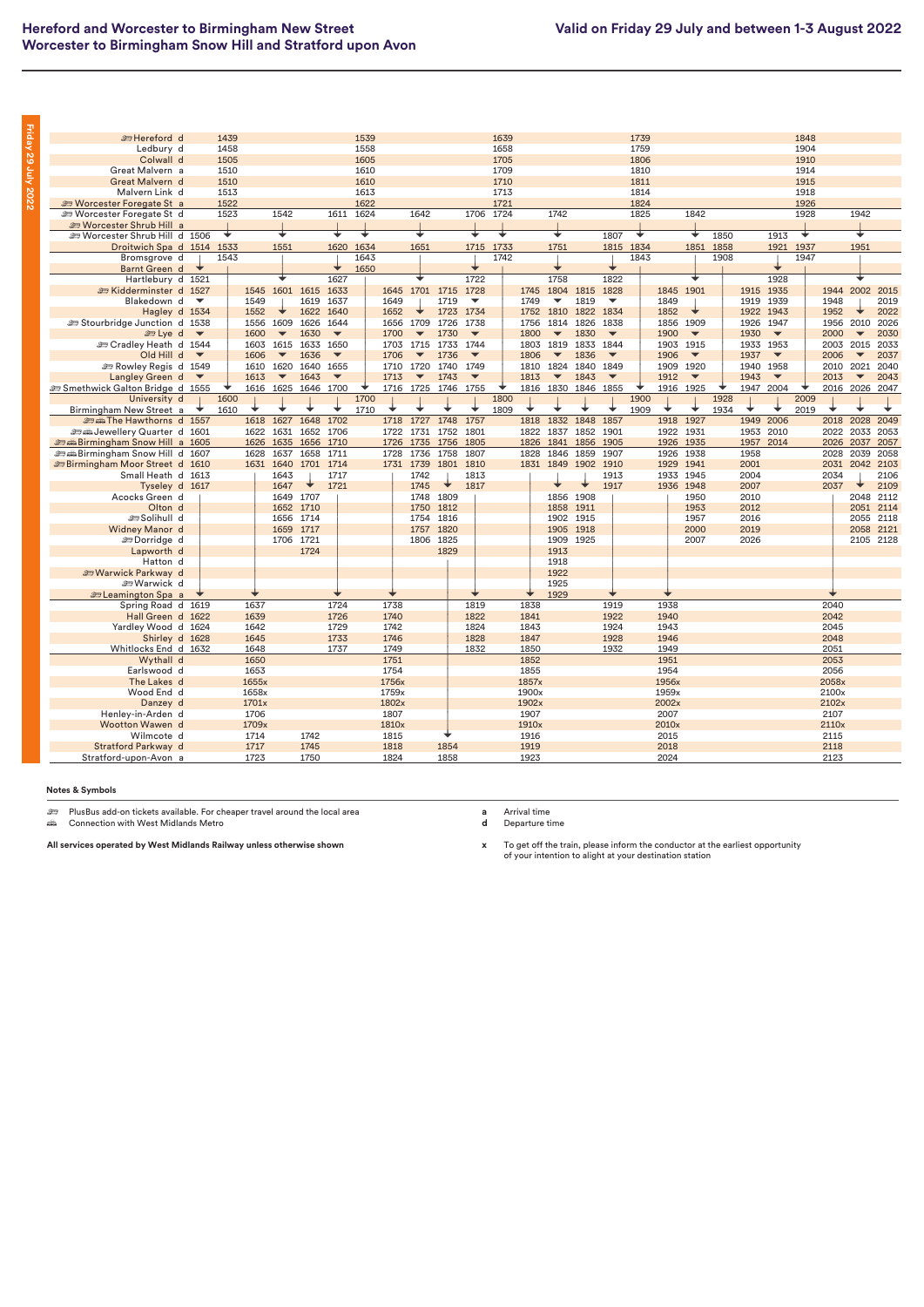| i                                                                                                                          |  |
|----------------------------------------------------------------------------------------------------------------------------|--|
| r<br>i                                                                                                                     |  |
| I<br>i                                                                                                                     |  |
| r<br>ı                                                                                                                     |  |
|                                                                                                                            |  |
| I                                                                                                                          |  |
| ı                                                                                                                          |  |
| ī<br>ı                                                                                                                     |  |
| I<br>ı                                                                                                                     |  |
| i                                                                                                                          |  |
|                                                                                                                            |  |
| ֠                                                                                                                          |  |
|                                                                                                                            |  |
| ı                                                                                                                          |  |
| <b>Contract Contract Contract Contract Contract Contract Contract Contract Contract Contract Contract Contract Co</b>      |  |
|                                                                                                                            |  |
| I                                                                                                                          |  |
|                                                                                                                            |  |
|                                                                                                                            |  |
|                                                                                                                            |  |
|                                                                                                                            |  |
| ı                                                                                                                          |  |
| i                                                                                                                          |  |
|                                                                                                                            |  |
| ī                                                                                                                          |  |
| ī<br><b>Contract Contract Contract Contract Contract Contract Contract Contract Contract Contract Contract Contract C</b>  |  |
| r                                                                                                                          |  |
| ۱                                                                                                                          |  |
| ı                                                                                                                          |  |
| i                                                                                                                          |  |
|                                                                                                                            |  |
| ı                                                                                                                          |  |
|                                                                                                                            |  |
|                                                                                                                            |  |
|                                                                                                                            |  |
|                                                                                                                            |  |
|                                                                                                                            |  |
| ı                                                                                                                          |  |
|                                                                                                                            |  |
|                                                                                                                            |  |
| ı<br><b>Contract Contract Contract Contract Contract Contract Contract Contract Contract Contract Contract Contract Co</b> |  |

| <b>E</b> Hereford d                         |  | 1951 |           |       | 2058 | 2128           |           |      |      |                | 2259 |
|---------------------------------------------|--|------|-----------|-------|------|----------------|-----------|------|------|----------------|------|
| Ledbury d                                   |  | 2007 |           |       |      | 2114 2145      |           |      |      |                | 2315 |
| Colwall d                                   |  | 2013 |           |       |      | 2120 2152      |           |      |      |                | 2322 |
| Great Malvern a                             |  | 2017 |           |       | 2125 | 2156           |           |      |      |                | 2326 |
| Great Malvern d                             |  | 2019 |           |       |      | 2126 2157      |           |      |      |                | 2327 |
| Malvern Link d                              |  | 2022 |           |       | 2129 | 2200           |           |      |      |                | 2330 |
| <b>ED Worcester Foregate St a</b>           |  | 2030 |           |       | 2137 | 2209           |           |      |      |                | 2340 |
| Worcester Foregate St d 2020 2033           |  |      |           | 2120  | 2138 | 2210           |           |      |      | 2223           | 2341 |
| <b>ED Worcester Shrub Hill a</b>            |  |      |           |       | 2140 |                |           |      |      | 2225           | 2350 |
| Worcester Shrub Hill d                      |  |      |           |       | 2150 |                |           |      |      | 2230           |      |
| Droitwich Spa d 2029 2042                   |  |      |           |       |      | 2129 2158 2219 |           |      |      | 2238           |      |
| Bromsgrove d                                |  | 2052 |           |       |      | 2229           |           |      |      |                |      |
| Barnt Green d                               |  |      |           |       |      |                |           |      |      |                |      |
| Hartlebury d 2036                           |  |      |           | 2136  |      |                |           |      |      | 2245           |      |
| Exidderminster d 2042                       |  |      | 2116 2143 |       |      |                | 2216      |      |      | 2251           |      |
| Blakedown d 2046                            |  |      | 2120 2147 |       |      |                | 2220      |      |      | 2255           |      |
| Hagley d 2049                               |  |      | 2123 2151 |       |      |                | 2223      |      |      | 2259           |      |
| Stourbridge Junction d 2053                 |  |      | 2127 2155 |       |      |                | 2227 2300 |      |      | 2304           |      |
| <b>Et Lye d 2057</b>                        |  |      | 2131      | 2159  |      |                | 2231      |      |      | 2308           |      |
| <b>ED Cradley Heath d 2100</b>              |  |      | 2134 2202 |       |      |                | 2234      |      |      | 2310           |      |
| Old Hill d 2103                             |  |      | 2138 2205 |       |      |                | 2238      |      |      | 2314           |      |
| Rowley Regis d 2107                         |  |      | 2141 2209 |       |      |                | 2241      |      |      | 2317           |      |
| Langley Green d 2110                        |  |      | 2144 2212 |       |      |                | 2244      |      |      | 2320           |      |
| <b>emethwick Galton Bridge d</b> 2113       |  |      | 2148 2215 |       |      |                | 2248      |      |      | 2323           |      |
| University d                                |  | 2111 |           |       |      | 2249           |           |      |      |                |      |
| Birmingham New Street a                     |  | 2120 |           |       |      | 2255           |           |      |      |                |      |
| me Hawthorns d 2115                         |  |      | 2150      | 2217  | 2231 |                | 2250      |      | 2316 | 2325           |      |
| Sextembery Quarter d 2119                   |  |      | 2154 2221 |       |      |                | 2254      |      | ▼    | 2329           |      |
| <b><i>a</i></b> Birmingham Snow Hill a 2123 |  |      | 2158 2225 |       | 2236 |                | 2258      | 2321 |      | 2333           |      |
| <b>end Birmingham Snow Hill d 2128</b>      |  |      | 2200      | 2228  |      |                | 2259      |      | 2322 | 2334           |      |
| <b>E</b> Birmingham Moor Street d 2131      |  |      | 2203 2231 |       |      |                |           |      |      | 2302 2325 2337 |      |
| Small Heath d 2134                          |  |      | 2206 2234 |       |      |                | ▼         |      |      | 2329 2340      |      |
| Tyseley d 2139                              |  |      | 2209 2237 |       |      |                |           |      |      | 2307 2332 2344 |      |
| Acocks Green d                              |  |      | 2212      |       |      |                | 2309 2335 |      |      |                |      |
| Olton d                                     |  |      | 2214      |       |      |                | 2312 2337 |      |      |                |      |
| ≞ Solihull d                                |  |      | 2218      |       |      |                | 2316 2341 |      |      |                |      |
| Widney Manor d                              |  |      | 2221      |       |      |                | 2319 2344 |      |      |                |      |
| <b>EDorridge</b> d                          |  |      | 2228      |       |      |                | 2326 2347 |      |      |                |      |
| Lapworth d                                  |  |      |           |       |      |                |           |      | 2351 |                |      |
| Hatton d                                    |  |      |           |       |      |                |           |      | 2356 |                |      |
| <b>E Warwick Parkway d</b>                  |  |      |           |       |      |                |           |      | 2359 |                |      |
| ≞ Warwick d                                 |  |      |           |       |      |                |           | 0002 |      |                |      |
| <b>En Leamington Spa</b> a                  |  |      |           |       |      |                |           | 0008 |      |                |      |
| Spring Road d 2142                          |  |      |           | 2240  |      |                |           |      |      | 2346           |      |
| Hall Green d 2144                           |  |      |           | 2242  |      |                |           |      |      | 2349           |      |
| Yardley Wood d 2147                         |  |      |           | 2245  |      |                |           |      |      | 2351           |      |
| Shirley d 2150                              |  |      |           | 2248  |      |                |           |      |      | 2355           |      |
| Whitlocks End d 2153                        |  |      |           | 2251  |      |                |           |      |      | 2359           |      |
| Wythall d 2155                              |  |      |           | 2253  |      |                |           |      |      |                |      |
| Earlswood d 2158                            |  |      |           | 2256  |      |                |           |      |      |                |      |
| The Lakes d 2200x                           |  |      |           | 2258x |      |                |           |      |      |                |      |
| Wood End d 2202x                            |  |      |           | 2300x |      |                |           |      |      |                |      |
| Danzey d 2204x                              |  |      |           | 2302x |      |                |           |      |      |                |      |
| Henley-in-Arden d 2209                      |  |      |           | 2307  |      |                |           |      |      |                |      |
| Wootton Wawen d 2212x                       |  |      |           | 2310x |      |                |           |      |      |                |      |
| Wilmcote d 2217                             |  |      |           | 2315  |      |                |           |      |      |                |      |
| Stratford Parkway d 2220                    |  |      |           | 2318  |      |                |           |      |      |                |      |
| Stratford-upon-Avon a 2226                  |  |      |           | 2323  |      |                |           |      |      |                |      |
|                                             |  |      |           |       |      |                |           |      |      |                |      |

<del>هك</del> PlusBus add-on tickets available. For cheaper travel around the local area<br>ه*ف* Connection with West Midlands Metro

**All services operated by West Midlands Railway unless otherwise shown**

**a** Arrival time **d** Departure time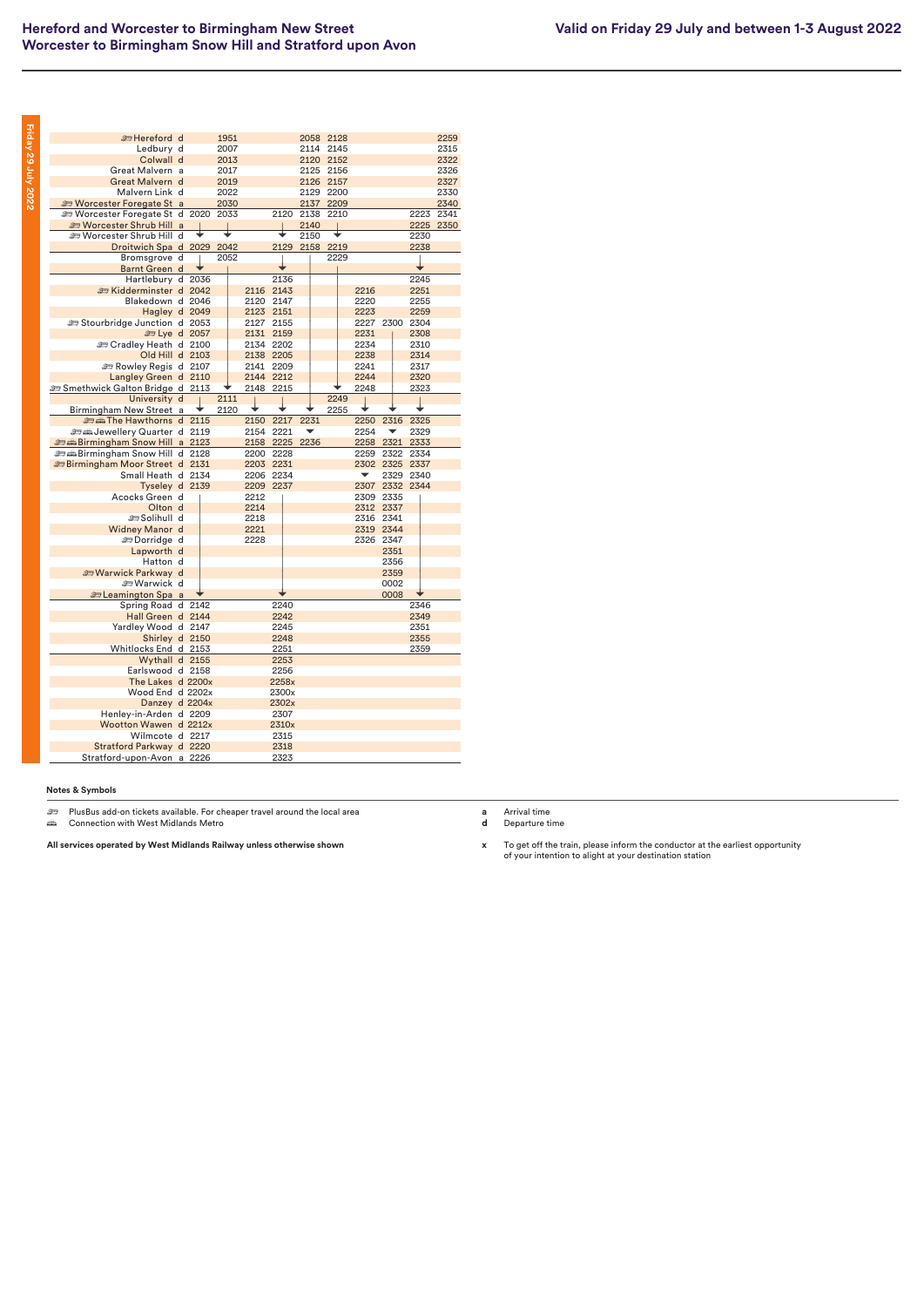| Stratford-upon-Avon d                          |      |              |           |      |                          |      |      | 0623  |                          |           | 0700 |           |      |                          | 0723      |      |                          |                |                          | 0826  |      | 0852                     |                |                          | 0926  |
|------------------------------------------------|------|--------------|-----------|------|--------------------------|------|------|-------|--------------------------|-----------|------|-----------|------|--------------------------|-----------|------|--------------------------|----------------|--------------------------|-------|------|--------------------------|----------------|--------------------------|-------|
| Stratford Parkway d                            |      |              |           |      |                          |      |      | 0626  |                          |           | 0703 |           |      |                          | 0727      |      |                          |                |                          | 0830  |      |                          |                |                          | 0929  |
| Wilmcote d                                     |      |              |           |      |                          |      |      | 0629  |                          |           |      |           |      |                          | 0730      |      |                          |                |                          | 0833  |      |                          |                |                          | 0932  |
| Wootton Wawen d                                |      |              |           |      |                          |      |      | 0633x |                          |           |      |           |      |                          | 0735x     |      |                          |                |                          | 0837x |      |                          |                |                          | 0937x |
| Henley-in-Arden d                              |      |              |           |      |                          |      |      | 0637  |                          |           | 0712 |           |      |                          | 0739      |      |                          |                |                          | 0841  |      |                          |                |                          | 0941  |
| Danzey d                                       |      |              |           |      |                          |      |      | 0641x |                          |           |      |           |      |                          | 0743x     |      |                          |                |                          | 0845x |      |                          |                |                          | 0944x |
| Wood End d                                     |      |              |           |      |                          |      |      | 0646x |                          |           |      |           |      |                          | 0746x     |      |                          |                |                          | 0849x |      |                          |                |                          | 0948x |
| The Lakes d                                    |      |              |           |      |                          |      |      | 0647x |                          |           |      |           |      |                          | 0749x     |      |                          |                |                          | 0851x |      |                          |                |                          | 0950x |
| Earlswood d                                    |      |              |           |      |                          |      |      | 0650  |                          |           |      |           |      |                          | 0752      |      |                          |                |                          | 0854  |      |                          |                |                          | 0953  |
| Wythall d                                      |      |              |           |      |                          |      |      | 0653  |                          |           | 0721 |           |      |                          | 0754      |      |                          |                |                          | 0857  |      |                          |                |                          | 0956  |
| Whitlocks End d                                |      |              |           |      | 0636                     |      |      | 0656  |                          |           | 0725 |           |      | 0741                     | 0758      |      |                          |                | 0840                     | 0901  |      |                          |                | 0940                     | 1000  |
| Shirley d                                      |      |              |           |      | 0638                     |      |      | 0659  |                          |           | 0728 |           |      | 0743                     | 0801      |      |                          |                | 0843                     | 0904  |      |                          |                | 0942                     | 1002  |
| Yardley Wood d                                 |      |              |           |      | 0641                     |      |      | 0703  |                          |           | 0731 |           |      | 0746                     | 0804      |      |                          |                | 0845                     | 0906  |      |                          |                | 0945 1005                |       |
| Hall Green d                                   |      |              |           |      | 0644                     |      |      | 0707  |                          |           | 0734 |           |      | 0749                     | 0807      |      |                          |                | 0848 0910                |       |      |                          |                | 0948 1008                |       |
| Spring Road d                                  |      |              |           |      | 0646                     |      |      | 0709  |                          |           | 0737 |           |      |                          | 0752 0809 |      |                          |                | 0850 0912                |       |      |                          |                | 0951 1010                |       |
| Eleamington Spa d                              |      |              | 0547      |      |                          | 0631 |      |       |                          |           |      | 0708      |      |                          |           |      |                          | 0804           |                          |       |      |                          |                |                          |       |
| <b>Sharwick</b> d                              |      |              | 0552      |      |                          | 0635 |      |       |                          |           |      | 0712      |      |                          |           |      |                          | 0808           |                          |       |      |                          |                |                          |       |
| <b>ED Warwick Parkway</b> d                    |      |              | 0555      |      |                          | 0638 |      |       |                          |           |      | 0714      |      |                          |           |      |                          | 0810           |                          |       |      |                          |                |                          |       |
| Hatton d                                       |      |              | 0559      |      |                          | 0643 |      |       |                          |           |      | 0718      |      |                          |           |      |                          | 0816           |                          |       |      |                          |                |                          |       |
| Lapworth d                                     |      |              | 0604      |      |                          | 0648 |      |       |                          |           |      | 0723      |      |                          |           |      |                          | 0821           |                          |       |      |                          |                |                          |       |
| <b>EDorridge</b> d                             |      | 0540         | 0609      |      |                          | 0652 |      |       | 0707                     | 0717      |      | 0727      |      |                          |           |      | 0811                     | 0825           |                          |       |      | 0910                     | 0931           |                          |       |
| Widney Manor d                                 |      | 0545 0613    |           |      |                          | 0657 |      |       | 0712                     | 0722      |      | 0731      |      |                          |           |      | 0816                     | 0830           |                          |       |      | 0914 0935                |                |                          |       |
| Solihull d                                     |      | 0548 0617    |           |      |                          | 0700 |      |       | 0715                     | 0725      |      | 0734      |      |                          |           |      | 0819                     | 0833           |                          |       |      | 0917 0939                |                |                          |       |
| Olton d                                        |      | 0551 0620    |           |      |                          | 0703 |      |       |                          | 0718 0729 |      | 0737      |      |                          |           |      | 0822 0836                |                |                          |       |      | 0920 0942                |                |                          |       |
| Acocks Green d                                 |      | 0554 0622    |           |      |                          | 0706 |      | ◆     |                          | 0721 0732 |      | 0740      |      |                          |           |      | 0825 0839                |                |                          |       |      |                          | 0923 0944      |                          |       |
| Tyseley d                                      |      | 0557 0625    |           |      | 0649                     | 0708 |      | 0712  |                          |           |      | 0742      |      |                          | 0813      |      |                          | 0842           | 0854                     |       |      | 0926                     |                | 0954                     | 1013  |
| Small Heath d                                  |      | 0559 0627    |           |      | 0651                     | 0711 |      | 0715  |                          |           |      | 0745      |      |                          | 0816      |      |                          | 0844           | 0855                     |       |      | 0928                     |                | 0956                     | 1015  |
| <b>Birmingham Moor Street deals</b>            |      | 0604 0633    |           |      | 0656                     | 0717 |      | 0720  | 0729                     | 0741 0745 |      | 0750      |      | 0800                     | 0821      |      | 0833                     | 0850           | 0902                     | 0920  |      |                          | 0934 0951 1002 |                          | 1021  |
| <b><i>a</i></b> Birmingham Snow Hill a         |      |              | 0606 0635 |      | 0700                     | 0719 |      |       | 0731                     | 0743 0747 |      | 0753      |      | 0802                     | 0824      |      | 0835                     |                | 0852 0904                | 0922  |      |                          | 0936 0953 1004 |                          | 1023  |
|                                                |      |              |           |      |                          |      |      |       |                          |           |      |           |      |                          |           |      |                          |                |                          |       |      |                          |                |                          |       |
| <b><i>a</i></b> Birmingham Snow Hill d         |      | 0607         | 0637      |      | 0700                     | 0722 |      |       | 0733                     |           | 0748 | 0754      |      | 0806                     | 0824      |      | 0839                     | 0854           | 0906                     | 0923  |      | 0939                     | 0954           | 1006                     | 1024  |
| <b>Some Jewellery Quarter d</b>                |      | 0610         |           |      | 0702 0724                |      |      |       | 0735                     |           |      | 0756      |      | 0808                     | 0827      |      |                          | 0841 0856 0908 |                          | 0925  |      |                          | 0941 0956 1008 |                          | 1026  |
| <b>es as The Hawthorns</b> d                   |      | 0615         |           |      | 0706 0728                |      |      |       | 0739                     |           |      | 0800      |      |                          | 0813 0831 |      |                          |                | 0845 0900 0912 0929      |       |      |                          | 0945 1000 1012 |                          | 1030  |
| Birmingham New Street d                        |      |              |           | 0659 |                          |      | 0720 |       |                          |           |      |           | 0800 |                          |           | 0850 |                          |                |                          |       | 0950 |                          |                |                          |       |
| University d                                   |      |              |           | 0706 |                          |      | 0726 |       |                          |           |      |           | 0806 |                          |           | 0856 |                          |                |                          |       | 0956 |                          |                |                          |       |
| Smethwick Galton Bridge d                      |      | 0618         |           |      | 0709                     | 0731 |      |       | 0742                     |           |      | 0803      |      | 0816                     | 0834      |      | 0848                     | 0903           | 0915                     | 0932  |      | 0948                     | 1003           | 1015                     | 1033  |
| Langley Green d                                |      | 0621         |           |      | $\overline{\phantom{a}}$ | 0734 |      |       | $\overline{\phantom{0}}$ |           | 0755 | 0806      |      | ▼                        | 0837      |      | ▼                        | 0906           | ▼                        | 0935  |      | $\overline{\phantom{0}}$ | 1006           | $\overline{\phantom{a}}$ | 1036  |
| Rowley Regis d                                 |      | 0625         |           |      | 0715                     | 0738 |      |       | 0748                     |           | 0759 | 0809      |      | 0821                     | 0840      |      | 0854                     | 0909           | 0921                     | 0938  |      | 0953                     | 1009           | 1021                     | 1039  |
| Old Hill d                                     |      | 0628         |           |      | $\overline{\phantom{a}}$ | 0741 |      |       | $\overline{\phantom{a}}$ |           |      | 0802 0813 |      | ▼                        | 0843      |      | ▼                        | 0913           | $\blacktriangledown$     | 0942  |      | ▼                        | 1013           | $\overline{\phantom{a}}$ | 1043  |
| <b>Endley Heath d</b>                          |      | 0632         |           |      | 0720                     | 0744 |      |       | 0753                     |           | 0805 | 0816      |      | 0826                     | 0846      |      | 0859                     | 0916 0926      |                          | 0945  |      | 0958                     | 1016 1026      |                          | 1046  |
| <b>b</b> Lve d                                 |      | 0635         |           |      | $\overline{\phantom{a}}$ | 0747 |      |       | $\blacktriangledown$     |           | 0809 | 0819      |      | ▼                        | 0849      |      | ▼                        | 0919           | $\overline{\phantom{a}}$ | 0948  |      | ▼                        | 1019           | ▼                        | 1049  |
| Stourbridge Junction d                         |      | 0639         | 0654      |      | 0726                     | 0751 |      |       | 0758                     |           | 0814 | 0822      |      | 0832                     | 0853      |      | 0905                     | 0923           | 0932                     | 0952  |      | 1004                     | 1023           | 1032                     | 1053  |
| Hagley d                                       |      | 0643         |           |      | 0729                     |      |      |       | 0802                     |           | 0819 |           |      | 0836                     | 0856      |      | 0909                     | 0926           |                          | 0955  |      | 1008                     | 1026           |                          | 1056  |
| Blakedown d                                    |      | 0647         |           |      | 0732                     |      |      |       | 0805                     |           | 0822 |           |      | $\overline{\phantom{a}}$ | 0900      |      | $\overline{\phantom{a}}$ | 0930           |                          | 0959  |      | $\overline{\phantom{0}}$ | 1030           |                          | 1100  |
| <b>⊯Kidderminster</b> d                        |      | 0652 0702    |           |      | 0737                     |      |      |       | 0810                     |           | 0828 |           |      |                          | 0842 0906 |      | 0915                     |                | 0936 0940 1005           |       |      | 1015                     | 1036 1040      |                          | 1106  |
| Hartlebury d                                   |      |              |           |      | 0742                     |      |      |       | 0815                     |           |      |           |      |                          |           |      | 0921                     |                |                          |       |      | 1020                     |                |                          |       |
| Barnt Green d                                  |      |              |           | +    |                          |      | 0739 |       |                          |           |      |           | 0817 |                          |           | ÷    |                          |                |                          |       |      |                          |                |                          |       |
| Bromsgrove d                                   |      |              |           | 0721 |                          |      | 0744 |       | ╈                        |           |      |           | 0822 |                          |           | 0912 |                          |                |                          |       | 1012 | ◆                        |                |                          |       |
| Droitwich Spa d                                |      | 0703         |           | 0731 | 0751                     |      | 0756 |       | 0824                     |           |      |           | 0832 | 0853                     |           | 0922 | 0930                     |                | 0952                     |       | 1022 | 1028                     |                | 1051                     |       |
| <b>ED Worcester Shrub Hill a</b>               |      |              |           |      |                          |      | 0803 |       |                          |           |      |           | 0839 | 0904                     |           |      |                          |                |                          |       |      |                          |                |                          |       |
| Sex Worcester Shrub Hill d                     | 0556 | ◆<br>0625    |           | ∓    | ⊌                        |      | 0808 |       | ∓                        |           |      |           | 0844 |                          |           | ╈    |                          |                | ∓                        |       | ÷    | ╈                        |                | ∓                        |       |
| Worcester Foregate St a 0558                   |      | 0712<br>0627 |           | 0739 | 0802                     |      | 0810 |       | 0836                     |           |      |           | 0846 |                          |           | 0931 | 0942                     |                | 1003                     |       | 1030 | 1039                     |                | 1102                     |       |
| Supervisor of the Vorcester Foregate St d 0559 |      | 0631         |           | 0742 |                          |      | 0811 |       |                          |           |      |           | 0847 |                          |           | 0932 |                          |                |                          |       | 1031 |                          |                |                          |       |
| Malvern Link d 0608                            |      | 0640         |           | 0752 |                          |      | 0820 |       |                          |           |      |           | 0856 |                          |           | 0942 |                          |                |                          |       | 1042 |                          |                |                          |       |
| Great Malvern a 0610                           |      | 0642         |           | 0754 |                          |      | 0822 |       |                          |           |      |           | 0858 |                          |           | 0944 |                          |                |                          |       | 1044 |                          |                |                          |       |
| Great Malvern d 0611 0643                      |      |              |           | 0800 |                          |      |      |       |                          |           |      |           | 0904 |                          |           | 0945 |                          |                |                          |       | 1045 |                          |                |                          |       |
| Colwall d 0616                                 |      | 0649         |           | 0806 |                          |      |      |       |                          |           |      |           | 0909 |                          |           | 0950 |                          |                |                          |       | 1050 |                          |                |                          |       |
| Ledbury d 0624 0659                            |      |              |           | 0813 |                          |      |      |       |                          |           |      |           | 0917 |                          |           | 0959 |                          |                |                          |       | 1059 |                          |                |                          |       |
| £Hereford a 0644 0714                          |      |              |           | 0829 |                          |      |      |       |                          |           |      |           | 0932 |                          |           | 1014 |                          |                |                          |       | 1116 |                          |                |                          |       |

**Friday 29 July 2022**

Friday 29 July 2022

<del>هك</del> PlusBus add-on tickets available. For cheaper travel around the local area<br>ه*ف* Connection with West Midlands Metro

**All services operated by West Midlands Railway unless otherwise shown**

**a** Arrival time **d** Departure time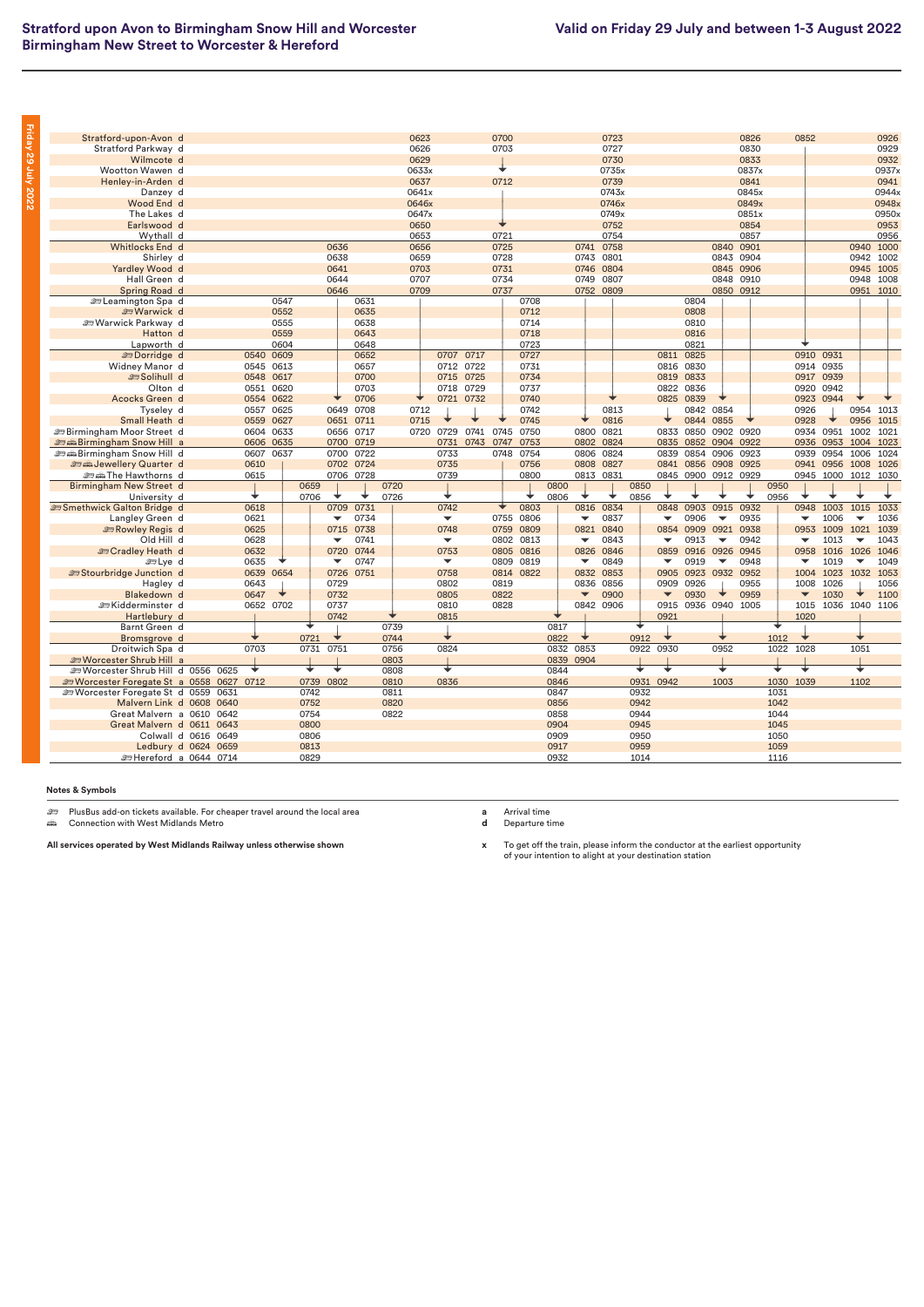| <b>Contract Contract Contract Contract Contract Contract Contract Contract Contract Contract Contract Contract Co</b><br>r<br>i |  |
|---------------------------------------------------------------------------------------------------------------------------------|--|
| ٠<br>r<br>٠                                                                                                                     |  |
| ı<br>٠<br>ı                                                                                                                     |  |
| I                                                                                                                               |  |
| i                                                                                                                               |  |
| ı                                                                                                                               |  |
|                                                                                                                                 |  |
| ı                                                                                                                               |  |
| ۰<br>r                                                                                                                          |  |
|                                                                                                                                 |  |
| ī<br>r                                                                                                                          |  |
| ł<br>I<br>i                                                                                                                     |  |
| ı                                                                                                                               |  |
|                                                                                                                                 |  |
| ı                                                                                                                               |  |
| ı                                                                                                                               |  |

| Stratford-upon-Avon d                  |   |                                  | 1001                |                          | 1026           |              |                                  | 1103      |                          | 1126      |              |                                  | 1203                |                          | 1226      |              |                      | 1303      |                          | 1326                |              |           | 1403           |                          | 1426  |              |
|----------------------------------------|---|----------------------------------|---------------------|--------------------------|----------------|--------------|----------------------------------|-----------|--------------------------|-----------|--------------|----------------------------------|---------------------|--------------------------|-----------|--------------|----------------------|-----------|--------------------------|---------------------|--------------|-----------|----------------|--------------------------|-------|--------------|
| Stratford Parkway d                    |   |                                  | 1005                |                          | 1029           |              |                                  | 1106      |                          | 1129      |              |                                  | 1206                |                          | 1229      |              |                      | 1306      |                          | 1329                |              |           | 1406           |                          | 1429  |              |
| Wilmcote d                             |   |                                  | 1008                |                          | 1032           |              |                                  |           |                          | 1132      |              |                                  |                     |                          | 1232      |              |                      |           |                          | 1332                |              |           |                |                          | 1432  |              |
| Wootton Wawen d                        |   |                                  |                     |                          | 1037x          |              |                                  |           |                          | 1137x     |              |                                  |                     |                          | 1237x     |              |                      |           |                          | 1337x               |              |           |                |                          | 1437x |              |
| Henley-in-Arden d                      |   |                                  |                     |                          | 1041           |              |                                  |           |                          | 1141      |              |                                  |                     |                          | 1241      |              |                      |           |                          | 1341                |              |           |                |                          | 1441  |              |
| Danzey d                               |   |                                  |                     |                          | 1044x          |              |                                  |           |                          | 1144x     |              |                                  |                     |                          | 1244x     |              |                      |           |                          | 1344x               |              |           |                |                          | 1444x |              |
| Wood End d                             |   |                                  |                     |                          | 1048x          |              |                                  |           |                          | 1148x     |              |                                  |                     |                          | 1248x     |              |                      |           |                          | 1348x               |              |           |                |                          | 1448x |              |
| The Lakes d                            |   |                                  |                     |                          | 1050x          |              |                                  |           |                          | 1150x     |              |                                  |                     |                          | 1250x     |              |                      |           |                          | 1350x               |              |           |                |                          | 1450x |              |
| Earlswood d                            |   |                                  |                     |                          | 1053           |              |                                  |           |                          | 1153      |              |                                  |                     |                          | 1253      |              |                      |           |                          | 1353                |              |           |                |                          | 1453  |              |
| Wythall d                              |   |                                  |                     |                          | 1056           |              |                                  |           |                          | 1156      |              |                                  |                     |                          | 1256      |              |                      |           |                          | 1356                |              |           |                |                          | 1456  |              |
| Whitlocks End d                        |   |                                  |                     |                          | 1040 1100      |              |                                  |           | 1140                     | 1200      |              |                                  |                     |                          | 1240 1300 |              |                      |           | 1340                     | 1400                |              |           |                | 1440                     | 1500  |              |
| Shirley d                              |   |                                  |                     |                          | 1042 1102      |              |                                  |           |                          | 1142 1202 |              |                                  |                     |                          | 1242 1302 |              |                      |           |                          | 1342 1402           |              |           |                | 1442 1502                |       |              |
| Yardley Wood d                         |   |                                  |                     | 1045                     | 1105           |              |                                  |           | 1145                     | 1205      |              |                                  |                     | 1245                     | 1305      |              |                      |           | 1345                     | 1405                |              |           |                | 1445 1505                |       |              |
| Hall Green d                           |   |                                  |                     |                          | 1048 1108      |              |                                  |           |                          | 1148 1208 |              |                                  |                     |                          | 1248 1308 |              |                      |           |                          | 1348 1408           |              |           |                | 1448 1508                |       |              |
| Spring Road d                          |   |                                  |                     |                          | 1051 1110      |              |                                  |           |                          | 1151 1210 |              |                                  |                     |                          | 1251 1310 |              |                      |           |                          | 1351 1410           |              |           |                | 1451 1510                |       |              |
| <b>En Leamington Spa</b> d             |   |                                  |                     |                          |                |              |                                  |           |                          |           |              |                                  |                     |                          |           |              |                      |           |                          |                     |              |           |                |                          |       |              |
| <b>EVarwick d</b>                      |   |                                  |                     |                          |                |              |                                  |           |                          |           |              |                                  |                     |                          |           |              |                      |           |                          |                     |              |           |                |                          |       |              |
| <b>ED Warwick Parkway d</b>            |   |                                  |                     |                          |                |              |                                  |           |                          |           |              |                                  |                     |                          |           |              |                      |           |                          |                     |              |           |                |                          |       |              |
| Hatton d                               |   |                                  |                     |                          |                |              |                                  |           |                          |           |              |                                  |                     |                          |           |              |                      |           |                          |                     |              |           |                |                          |       |              |
| Lapworth d                             |   |                                  |                     |                          |                |              |                                  |           |                          |           |              |                                  |                     |                          |           |              |                      |           |                          |                     |              |           |                |                          |       |              |
| <b>EDorridge</b> d                     |   | 1009                             | 1026                |                          |                |              | 1109 1127                        |           |                          |           |              |                                  | 1209 1228           |                          |           |              | 1309 1326            |           |                          |                     |              | 1409 1426 |                |                          |       |              |
| Widney Manor d                         |   | 1014                             | 1031                |                          |                |              | 1114 1131                        |           |                          |           |              |                                  | 1214 1232           |                          |           |              | 1314 1331            |           |                          |                     |              | 1414 1430 |                |                          |       |              |
| Solihull d                             |   | 1017 1035                        |                     |                          |                |              | 1117 1135                        |           |                          |           |              |                                  | 1217 1236           |                          |           |              | 1317 1334            |           |                          |                     |              | 1417 1434 |                |                          |       |              |
| Olton d                                |   | 1020                             | 1038                |                          |                |              | 1120 1138                        |           |                          |           |              | 1220 1239                        |                     |                          |           |              | 1320 1337            |           |                          |                     |              | 1420 1437 |                |                          |       |              |
| Acocks Green d                         |   | 1023 1040                        |                     |                          |                |              | 1123 1140                        |           |                          |           |              | 1223 1241                        |                     |                          |           |              | 1323 1340            |           |                          |                     |              | 1423 1439 |                |                          |       |              |
| Tyseley d                              |   |                                  | 1043                |                          | 1113           |              |                                  | 1143      |                          | 1213      |              |                                  | 1244                |                          | 1313      |              |                      | 1342      |                          | 1413                |              |           | 1442           |                          | 1513  |              |
| Small Heath d                          |   |                                  | 1045                |                          | 1115           |              |                                  | 1145      |                          | 1215      |              |                                  | 1246                |                          | 1315      |              |                      | 1345      |                          | 1415                |              |           | 1444           | ÷                        | 1515  |              |
| <b>EBirmingham Moor Street deals</b>   |   | 1031                             | 1051 1100           |                          | 1121           |              | 1131                             | 1151 1200 |                          | 1221      |              | 1230                             | 1252 1300           |                          | 1321      |              | 1331                 | 1350      | 1400                     | 1421                |              | 1431      | 1450 1500      |                          | 1521  |              |
| <b><i>a</i></b> Birmingham Snow Hill a |   | 1033                             | 1053 1102 1123      |                          |                |              | 1135                             |           | 1153 1202                | 1223      |              | 1233                             |                     | 1254 1302 1323           |           |              | 1333                 | 1353      |                          | 1402 1423           |              | 1433      | 1452           | 1502 1523                |       |              |
|                                        |   |                                  |                     |                          |                |              |                                  |           |                          |           |              |                                  |                     |                          |           |              |                      |           |                          |                     |              |           |                |                          |       |              |
|                                        |   |                                  |                     |                          |                |              |                                  |           |                          |           |              |                                  |                     |                          |           |              |                      |           |                          |                     |              |           |                |                          |       |              |
| ا Birmingham Snow Hillه <del>ش</del>   |   | 1039                             | 1054 1106           |                          | 1124           |              | 1139                             |           | 1154 1206                | 1224      |              | 1239                             |                     | 1255 1306                | 1324      |              | 1339                 | 1354      |                          | 1406 1424           |              | 1439      | 1453 1503 1524 |                          |       |              |
| <b>Endealery Quarter d</b>             |   | 1041                             | 1056 1108 1126      |                          |                |              | 1141                             |           | 1156 1208                | 1226      |              | 1241                             | 1257 1308 1326      |                          |           |              |                      |           |                          | 1341 1356 1408 1426 |              |           |                | 1441 1455 1505 1526      |       |              |
| <i>ஊ</i> க்#The Hawthorns d            |   |                                  | 1045 1100 1112 1130 |                          |                |              |                                  |           | 1145 1200 1212 1230      |           |              |                                  | 1245 1301 1312 1330 |                          |           |              |                      |           |                          | 1345 1400 1412 1430 |              |           |                | 1445 1459 1509 1530      |       |              |
| Birmingham New Street d 1050           |   | ÷                                |                     |                          |                | 1150         |                                  |           |                          |           | 1250         |                                  |                     |                          |           | 1350         |                      |           |                          |                     | 1450         |           |                |                          |       | 1550         |
| University d 1056                      |   |                                  |                     |                          |                | 1156         |                                  |           |                          |           | 1256         |                                  |                     |                          |           | 1356         |                      |           |                          |                     | 1456         |           |                |                          |       | 1556         |
| Smethwick Galton Bridge d              |   | 1048                             | 1103                | 1115                     | 1133           |              | 1148                             | 1203      | 1215                     | 1233      |              | 1248                             | 1304                | 1315                     | 1333      |              | 1348                 | 1403      | 1415                     | 1433                |              | 1448      | 1502           | 1512 1533                |       |              |
| Langley Green d                        |   | $\overline{\phantom{a}}$         | 1106                | $\overline{\phantom{a}}$ | 1136           |              | ▼                                | 1206      | $\overline{\phantom{a}}$ | 1236      |              | $\overline{\phantom{a}}$         | 1307                | $\overline{\phantom{a}}$ | 1336      |              |                      | 1406      | $\overline{\phantom{a}}$ | 1436                |              |           | 1505           | $\overline{\phantom{a}}$ | 1536  |              |
| <b>EROWley Regis d</b>                 |   | 1054                             | 1109                | 1121 1139                |                |              | 1154                             | 1209      | 1221                     | 1239      |              | 1254                             | 1310                | 1321                     | 1339      |              | 1354                 | 1409      | 1421                     | 1439                |              | 1454      | 1508           | 1517 1539                |       |              |
| Old Hill d                             |   | $\overline{\phantom{a}}$         | 1113                | $\overline{\phantom{a}}$ | 1143           |              | ▼                                | 1213      | $\overline{\phantom{a}}$ | 1243      |              |                                  | 1313                | $\overline{\phantom{a}}$ | 1343      |              |                      | 1413      | $\overline{\phantom{a}}$ | 1443                |              |           | 1511           | $\overline{\phantom{a}}$ | 1543  |              |
| <b>En Cradley Heath d</b>              |   | 1059<br>$\overline{\phantom{a}}$ |                     |                          | 1116 1126 1146 |              | 1159<br>$\overline{\phantom{a}}$ |           | 1216 1226                | 1246      |              | 1259<br>$\overline{\phantom{a}}$ |                     | 1316 1326                | 1346      |              | 1359<br>▼            | 1416 1426 |                          | 1446                |              | 1459<br>▼ |                | 1514 1522 1546           |       |              |
| <b>extract</b>                         |   |                                  | 1119                | $\overline{\phantom{a}}$ | 1149           |              |                                  | 1219      | $\overline{\phantom{a}}$ | 1249      |              |                                  | 1319                | $\overline{\phantom{a}}$ | 1349      |              |                      | 1419      | $\overline{\phantom{a}}$ | 1449                |              |           | 1517           | ▼                        | 1549  |              |
| Stourbridge Junction d                 |   | 1105                             | 1123 1132 1153      |                          |                |              | 1205                             | 1223      | 1232                     | 1253      |              | 1305                             | 1323                | 1332                     | 1353      |              | 1405                 | 1423      | 1432                     | 1453                |              | 1505      | 1521 1528      |                          | 1553  |              |
| Hagley d                               |   | 1109                             | 1126                |                          | 1156           |              | 1209                             | 1226      |                          | 1256      |              | 1309                             | 1326                |                          | 1356      |              | 1409                 | 1426      |                          | 1456                |              | 1509      | 1526           | 1533 1556                |       |              |
| Blakedown d                            |   | $\overline{\phantom{a}}$         | 1130                |                          | 1200           |              | $\overline{\phantom{a}}$         | 1230      |                          | 1300      |              | $\overline{\phantom{a}}$         | 1330                |                          | 1400      |              | $\blacktriangledown$ | 1430      |                          | 1500                |              |           |                | 1529 1536 1600           |       |              |
| Sidderminster d                        |   | 1115                             | 1136 1140 1206      |                          |                |              | 1215                             |           | 1236 1240 1306           |           |              |                                  | 1315 1336 1340 1406 |                          |           |              | 1415                 |           |                          | 1436 1440 1506      |              | 1515      |                | 1536 1541 1606           |       |              |
| Hartlebury d                           |   | 1120                             |                     |                          |                |              | 1220                             |           |                          |           |              | 1320                             |                     |                          |           |              | 1420                 |           |                          |                     |              | 1520      |                | 1546                     |       |              |
| Barnt Green d                          | ◆ |                                  |                     |                          |                | ∓            |                                  |           |                          |           | ∓            |                                  |                     |                          |           | ◆            |                      |           |                          |                     | ÷            |           |                |                          |       |              |
| Bromsgrove d 1112                      |   |                                  |                     |                          |                | 1212         | ◆                                |           |                          |           | 1312         | ◆                                |                     |                          |           | 1411         |                      |           |                          |                     | 1512         |           |                | ÷                        |       | 1612         |
| Droitwich Spa d 1122 1128              |   |                                  |                     | 1151                     |                | 1222         | 1228                             |           | 1251                     |           | 1322         | 1328                             |                     | 1351                     |           | 1421         | 1428                 |           | 1451                     |                     | 1522         | 1528      |                | 1554                     |       | 1621         |
| <b>ED Worcester Shrub Hill a</b>       |   |                                  |                     |                          |                |              |                                  |           | 1259                     |           |              |                                  |                     |                          |           |              |                      |           | 1459                     |                     |              |           |                |                          |       |              |
| Sworcester Shrub Hill d                | ↴ | ↴                                |                     | ∓                        |                | ∓            | ⊌                                |           |                          |           | ∓            | ∓                                |                     | ∓                        |           | ∓            | ¥                    |           |                          |                     | ∓            | ∓         |                | ∓                        |       | ↧            |
| SUN Orcester Foregate St a 1130 1139   |   |                                  |                     | 1200                     |                | 1230         | 1239                             |           |                          |           | 1331         | 1339                             |                     | 1400                     |           | 1430         | 1439                 |           |                          |                     | 1530         | 1539      |                | 1605                     |       | 1631         |
| SWorcester Foregate St d 1131          |   |                                  |                     |                          |                | 1231         |                                  |           |                          |           | 1331         |                                  |                     |                          |           | 1431         |                      |           |                          |                     | 1531         |           |                |                          |       | 1631         |
| Malvern Link d 1141                    |   |                                  |                     |                          |                | 1241         |                                  |           |                          |           | 1342         |                                  |                     |                          |           | 1442         |                      |           |                          |                     | 1542         |           |                |                          |       | 1641         |
| Great Malvern a 1144                   |   |                                  |                     |                          |                | 1244         |                                  |           |                          |           | 1344         |                                  |                     |                          |           | 1444         |                      |           |                          |                     | 1545         |           |                |                          |       | 1644         |
| Great Malvern d 1146                   |   |                                  |                     |                          |                | 1245         |                                  |           |                          |           | 1345         |                                  |                     |                          |           | 1445         |                      |           |                          |                     | 1545         |           |                |                          |       | 1645         |
| Colwall d 1151                         |   |                                  |                     |                          |                | 1250         |                                  |           |                          |           | 1351         |                                  |                     |                          |           | 1450         |                      |           |                          |                     | 1550         |           |                |                          |       | 1650         |
| Ledbury d 1158<br>streford a 1215      |   |                                  |                     |                          |                | 1259<br>1315 |                                  |           |                          |           | 1359<br>1415 |                                  |                     |                          |           | 1459<br>1514 |                      |           |                          |                     | 1559<br>1614 |           |                |                          |       | 1659<br>1715 |

<del>هك</del> PlusBus add-on tickets available. For cheaper travel around the local area<br>ه*ف* Connection with West Midlands Metro

**All services operated by West Midlands Railway unless otherwise shown**

**a** Arrival time **d** Departure time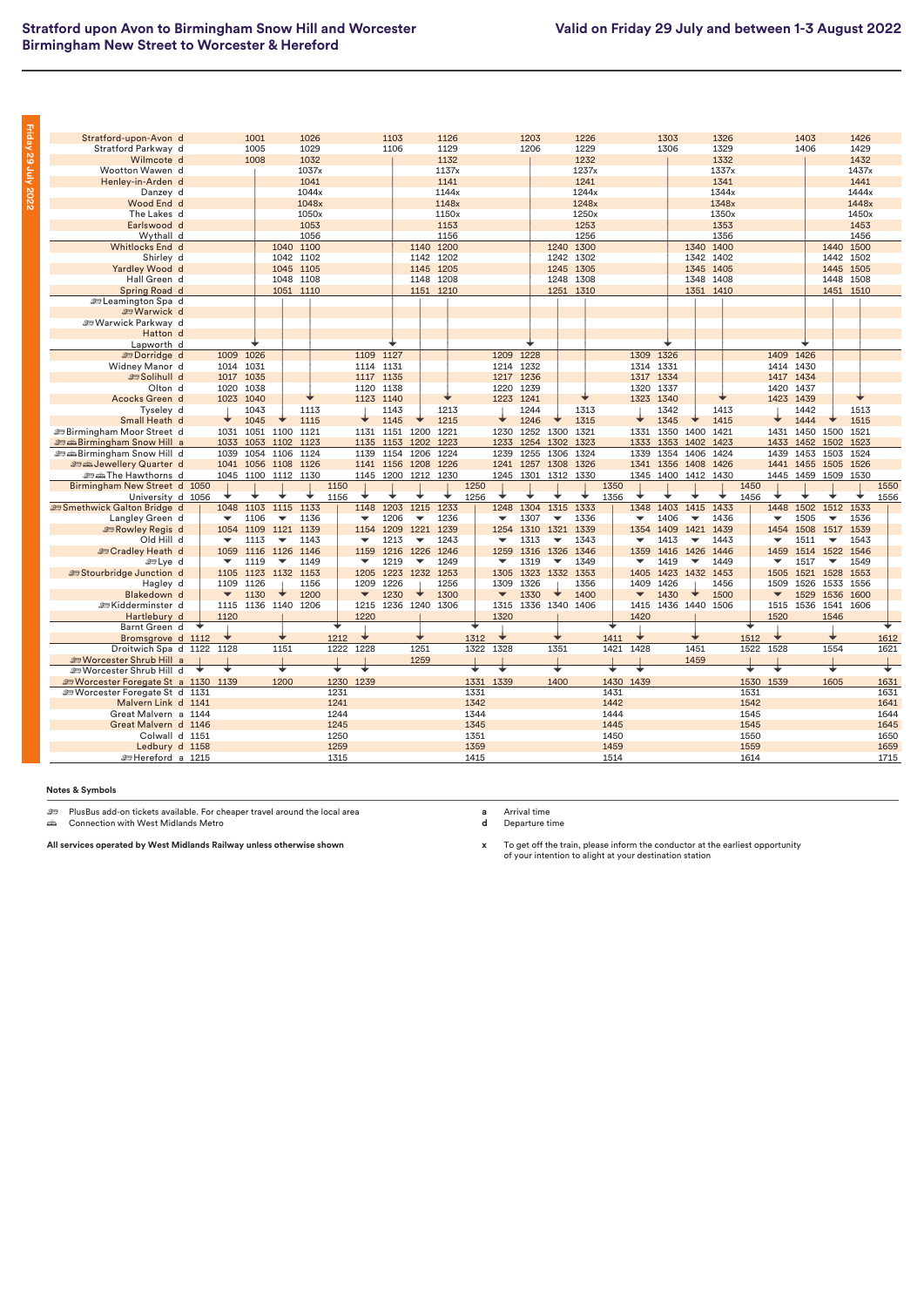| Stratford-upon-Avon d                                            |                          | 1503 |                          | 1526      |      |                          | 1603           |                          |      | 1626  |      |                          | 1703      |      |                          | 1726      |                          | 1803      |              |                          | 1827      |      | 1903      |                |      | 1927  |
|------------------------------------------------------------------|--------------------------|------|--------------------------|-----------|------|--------------------------|----------------|--------------------------|------|-------|------|--------------------------|-----------|------|--------------------------|-----------|--------------------------|-----------|--------------|--------------------------|-----------|------|-----------|----------------|------|-------|
| Stratford Parkway d                                              |                          | 1506 |                          | 1529      |      |                          | 1606           |                          |      | 1629  |      |                          | 1706      |      |                          | 1729      |                          | 1807      |              |                          | 1830      |      | 1907      |                |      | 1930  |
| Wilmcote d                                                       |                          |      |                          | 1532      |      |                          |                |                          |      | 1632  |      |                          |           |      |                          | 1732      |                          |           |              |                          | 1833      |      |           |                |      | 1933  |
| Wootton Wawen d                                                  |                          |      |                          | 1537x     |      |                          |                |                          |      | 1637x |      |                          |           |      |                          | 1737x     |                          |           |              |                          | 1838x     |      |           |                |      | 1938x |
| Henley-in-Arden d                                                |                          |      |                          | 1541      |      |                          |                |                          |      | 1641  |      |                          |           |      |                          | 1741      |                          |           |              |                          | 1842      |      |           |                |      | 1942  |
| Danzey d                                                         |                          |      |                          | 1544x     |      |                          |                |                          |      | 1644x |      |                          |           |      |                          | 1744x     |                          |           |              |                          | 1846x     |      |           |                |      | 1946x |
| Wood End d                                                       |                          |      |                          | 1548x     |      |                          |                |                          |      | 1648x |      |                          |           |      |                          | 1748x     |                          |           |              |                          | 1850x     |      |           |                |      | 1950x |
| The Lakes d                                                      |                          |      |                          | 1550x     |      |                          |                |                          |      | 1650x |      |                          |           |      |                          | 1750x     |                          |           |              |                          | 1852x     |      |           |                |      | 1952x |
|                                                                  |                          |      |                          | 1553      |      |                          |                |                          |      | 1653  |      |                          |           |      |                          | 1753      |                          |           |              |                          | 1855      |      |           |                |      | 1955  |
| Earlswood d                                                      |                          |      |                          | 1556      |      |                          |                |                          |      | 1656  |      |                          |           |      |                          | 1756      |                          |           |              |                          | 1858      |      |           |                |      |       |
| Wythall d                                                        |                          |      |                          |           |      |                          |                |                          |      |       |      |                          |           |      |                          |           |                          |           |              |                          |           |      |           |                |      | 1958  |
| Whitlocks End d                                                  |                          |      | 1540                     | 1600      |      |                          |                | 1640                     |      | 1700  |      |                          |           |      |                          | 1742 1800 |                          |           |              | 1842                     | 1902      |      |           | 1944           |      | 2001  |
| Shirley d                                                        |                          |      |                          | 1542 1602 |      |                          |                | 1642                     |      | 1702  |      |                          |           |      | 1744 1802                |           |                          |           |              |                          | 1843 1904 |      |           | 1948           |      | 2004  |
| Yardley Wood d                                                   |                          |      | 1545                     | 1605      |      |                          |                | 1645                     |      | 1705  |      |                          |           |      | 1747                     | 1805      |                          |           |              |                          | 1847 1907 |      |           | 1950           |      | 2006  |
| Hall Green d                                                     |                          |      | 1548                     | 1608      |      |                          |                | 1648                     |      | 1708  |      |                          |           |      | 1750                     | 1808      |                          |           |              |                          | 1850 1910 |      |           | 1954           |      | 2010  |
| Spring Road d                                                    |                          |      | 1551 1610                |           |      |                          |                | 1651                     |      | 1710  |      |                          |           |      | 1752 1810                |           |                          |           |              |                          | 1853 1912 |      |           | 1956           |      | 2012  |
| . உடeamington Spa⊥d                                              |                          |      |                          |           |      |                          |                |                          |      |       |      |                          |           |      |                          |           |                          |           |              |                          |           |      |           |                |      |       |
| <b>E</b> Warwick d                                               |                          |      |                          |           |      |                          |                |                          |      |       |      |                          |           |      |                          |           |                          |           |              |                          |           |      |           |                |      |       |
| Warwick Parkway d                                                |                          |      |                          |           |      |                          |                |                          |      |       |      |                          |           |      |                          |           |                          |           |              |                          |           |      |           |                |      |       |
| Hatton d                                                         |                          |      |                          |           |      |                          |                |                          |      |       |      |                          |           |      |                          |           |                          |           |              |                          |           |      |           |                |      |       |
| Lapworth d                                                       |                          |      |                          |           |      |                          | 1622           |                          |      |       |      |                          |           |      |                          |           |                          |           |              |                          |           |      |           |                |      |       |
| <b>EDorridge d 1509 1526</b>                                     |                          |      |                          |           |      |                          | 1609 1626      |                          |      |       |      | 1709 1727                |           |      |                          |           | 1809                     | 1826      |              |                          |           |      | 1927      |                | 1952 |       |
| Widney Manor d 1514 1531                                         |                          |      |                          |           |      |                          | 1614 1630      |                          |      |       |      |                          | 1714 1731 |      |                          |           |                          | 1814 1830 |              |                          |           |      | 1931      |                | 1957 |       |
| Solihull d 1517 1534                                             |                          |      |                          |           |      |                          | 1617 1634      |                          |      |       |      |                          | 1717 1735 |      |                          |           |                          | 1817 1834 |              |                          |           |      | 1935      |                | 2000 |       |
| Olton d 1520                                                     |                          | 1537 |                          |           |      |                          | 1620 1637      |                          |      |       |      | 1720                     | 1738      |      |                          |           | 1820 1837                |           |              |                          |           |      | 1938      |                | 2003 |       |
| Acocks Green d 1523 1540                                         |                          |      |                          |           |      |                          | 1623 1639      |                          |      |       |      |                          | 1723 1740 |      |                          |           | 1823 1839                |           |              |                          |           |      | 1940      |                | 2006 |       |
| Tyseley d                                                        |                          | 1543 |                          | 1613      |      |                          | 1642           |                          |      | 1713  |      |                          | 1743      |      | 1756                     | 1813      |                          | 1842      |              |                          | 1857 1915 |      | 1943 1959 |                |      | 2015  |
| Small Heath d                                                    |                          | 1545 |                          | 1615      |      |                          | 1644           |                          |      | 1715  |      |                          | 1745      |      | 1758                     | 1815      |                          | 1844      |              | 1900                     | 1917      |      |           | 1946 2000      |      | 2017  |
| <b>EDITE Birmingham Moor Street d 1531 1551 1600</b>             |                          |      |                          | 1621      |      |                          | 1632 1650 1700 |                          |      | 1721  |      | 1731 1751                |           |      | 1804                     | 1821      | 1831 1850                |           |              |                          | 1905 1922 |      |           | 1952 2007 2016 |      | 2023  |
| <b><i>a</i></b> and Birmingham Snow Hill a 1533 1553             |                          |      | 1602 1623                |           |      |                          | 1634 1652      | 1702                     |      | 1723  |      |                          | 1734 1753 |      |                          | 1806 1823 | 1833 1852                |           |              |                          | 1908 1924 |      |           | 1954 2011 2020 |      | 2025  |
|                                                                  |                          |      |                          |           |      | 1639                     |                |                          |      | 1724  |      |                          |           |      |                          |           |                          |           |              |                          |           |      |           |                |      |       |
| <b>end Birmingham Snow Hill d 1539 1554</b>                      |                          |      | 1606 1624                |           |      |                          | 1654           | 1706                     |      |       |      | 1739                     | 1754      |      | 1809                     | 1825      | 1839 1853                |           |              | 1910                     | 1925      |      | 1957      |                |      | 2026  |
| Sex Jewellery Quarter d 1541 1556 1608                           |                          |      |                          | 1626      |      |                          | 1641 1656 1708 |                          |      | 1726  |      |                          | 1741 1756 |      |                          |           | 1811 1827 1841 1855      |           |              |                          | 1912 1927 |      | 1959      |                |      | 2028  |
| <b>et also 1600 1612 1630</b> to Hawthorns d 1545 1600 1612 1630 |                          |      |                          |           |      |                          | 1645 1700 1712 |                          |      | 1730  |      |                          | 1745 1800 |      |                          |           | 1815 1831 1845 1859      |           |              |                          | 1916 1931 |      | 2003      |                |      | 2032  |
| Birmingham New Street d                                          |                          |      |                          |           | 1650 |                          |                |                          | 1720 |       | 1750 |                          |           | 1820 |                          |           |                          |           | 1920         |                          |           | 2000 |           |                |      |       |
| University d                                                     |                          |      |                          |           | 1656 | ÷                        |                |                          | 1727 |       | 1756 |                          |           | 1827 |                          |           |                          |           | 1926         |                          |           | 2005 | ◆         |                |      |       |
| Smethwick Galton Bridge d 1548 1603                              |                          |      | 1615                     | 1633      |      |                          | 1648 1703      | 1715                     |      | 1733  |      | 1748                     | 1803      |      | 1818                     | 1834      | 1848                     | 1902      |              | 1919                     | 1934      |      | 2006      |                |      | 2035  |
| Langley Green d                                                  | $\overline{\phantom{a}}$ | 1606 | $\blacktriangledown$     | 1636      |      | $\overline{\phantom{a}}$ | 1706           | $\overline{\phantom{a}}$ |      | 1736  |      | $\blacktriangledown$     | 1806      |      | $\overline{\phantom{a}}$ | 1837      | $\overline{\phantom{0}}$ | 1905      |              | $\overline{\phantom{0}}$ | 1937      |      | 2009      |                |      | 2038  |
| Rowley Regis d 1554 1609                                         |                          |      | 1621 1639                |           |      |                          | 1654 1709      | 1721                     |      | 1739  |      | 1754                     | 1809      |      | 1824                     |           | 1840 1854 1908           |           |              | 1925                     | 1941      |      | 2013      |                |      | 2042  |
| Old Hill d                                                       | $\overline{\phantom{a}}$ | 1613 | $\overline{\phantom{a}}$ | 1643      |      | $\overline{\phantom{a}}$ | 1713           | $\overline{\phantom{a}}$ |      | 1743  |      | $\overline{\phantom{a}}$ | 1813      |      | $\overline{\phantom{a}}$ | 1843      | $\overline{\phantom{a}}$ | 1911      |              | ▼                        | 1944      |      | 2016      |                |      | 2045  |
| Sex Cradley Heath d 1559                                         |                          | 1616 | 1626 1646                |           |      |                          | 1659 1716 1726 |                          |      | 1746  |      | 1759                     | 1816      |      | 1829                     | 1846      | 1859                     | 1915      |              | 1930                     | 1947      |      | 2019      |                |      | 2048  |
| <b>Solve</b> d                                                   | $\blacktriangledown$     | 1619 | $\blacktriangledown$     | 1649      |      | $\overline{\phantom{a}}$ | 1719           | $\overline{\phantom{a}}$ |      | 1749  |      | $\blacktriangledown$     | 1819      |      | $\overline{\phantom{a}}$ | 1849      | ▼                        | 1918      |              | ▼                        | 1950      |      | 2022      |                |      | 2051  |
| Stourbridge Junction d 1605 1623                                 |                          |      | 1632 1653                |           |      | 1705                     | 1723 1732      |                          |      | 1753  |      | 1805                     | 1823      |      | 1835                     |           | 1853 1905 1922           |           |              | 1936                     | 1954      |      | 2026      |                |      | 2055  |
| Hagley d 1609                                                    |                          | 1626 |                          | 1656      |      |                          | 1709 1726      |                          |      | 1756  |      | 1809                     | 1826      |      | 1839                     | 1857      | 1909 1925                |           |              | 1939                     | 1958      |      | 2030      |                |      | 2059  |
| Blakedown d                                                      | $\overline{\phantom{a}}$ | 1630 |                          | 1700      |      | $\blacktriangledown$     | 1730           |                          |      | 1800  |      | $\blacktriangledown$     | 1830      |      | $\overline{\phantom{a}}$ | 1900      | $\blacktriangledown$     | 1929      |              |                          | 1942 2001 |      | 2033      |                |      | 2102  |
| EXidderminster d 1615 1636 1640 1706                             |                          |      |                          |           |      |                          | 1715 1736 1740 |                          |      | 1806  |      | 1815                     | 1836      |      | 1845                     | 1906      | 1915 1935                |           |              |                          | 1948 2005 |      | 2038      |                |      | 2107  |
| Hartlebury d 1620                                                |                          |      |                          |           |      | 1720                     |                |                          |      |       |      | 1820                     |           |      |                          |           | 1920                     |           |              | 1953                     |           |      | 2043      |                |      |       |
| Barnt Green d                                                    |                          |      |                          |           | ÷    |                          |                |                          | ∓    |       |      |                          |           | ↴    |                          |           |                          |           | ∓            |                          |           | ╈    |           |                |      |       |
| Bromsgrove d                                                     |                          |      |                          |           | 1712 | ◆                        |                |                          | 1744 |       | 1812 | ◆                        |           | 1842 |                          |           | ╈                        |           | 1942         | ╈                        |           | 2021 | ◆         |                |      |       |
| Droitwich Spa d 1628                                             |                          |      | 1651                     |           | 1722 | 1728                     |                | 1751                     | 1756 |       | 1822 | 1828                     |           | 1852 | 1857                     |           | 1928                     |           | 1953         | 2000                     |           | 2031 | 2051      |                |      |       |
|                                                                  |                          |      |                          |           |      |                          |                |                          |      |       |      |                          |           |      |                          |           |                          |           |              |                          |           |      |           |                |      |       |
| <b>ED Worcester Shrub Hill a</b>                                 |                          |      | ∓                        |           | 1729 | D                        |                | 1800                     |      |       | 1833 |                          |           |      | 1905                     |           | ∓                        |           | 2007<br>2016 | ◆                        |           | 2039 |           |                |      |       |
| Sworcester Shrub Hill d                                          |                          |      |                          |           | 1733 |                          |                |                          |      |       |      |                          |           |      |                          |           |                          |           |              |                          |           |      |           |                |      |       |
| <b>ED Worcester Foregate St a 1637</b>                           |                          |      | 1700                     |           | 1735 | 1739                     |                |                          | 1805 |       |      | 1839                     |           | 1900 |                          |           | 1939                     |           | 2018 2011    |                          |           |      | 2102      |                |      |       |
| <b>Sex Worcester Foregate St d</b>                               |                          |      |                          |           | 1736 |                          |                |                          | 1806 |       |      |                          |           | 1901 |                          |           |                          |           | 2019         |                          |           |      |           |                |      |       |
| Malvern Link d                                                   |                          |      |                          |           | 1745 |                          |                |                          | 1816 |       |      |                          |           | 1911 |                          |           |                          |           | 2028         |                          |           |      |           |                |      |       |
| Great Malvern a                                                  |                          |      |                          |           | 1747 |                          |                |                          | 1818 |       |      |                          |           | 1914 |                          |           |                          |           | 2031         |                          |           |      |           |                |      |       |
| Great Malvern d                                                  |                          |      |                          |           | 1748 |                          |                |                          | 1819 |       |      |                          |           | 1914 |                          |           |                          |           | 2031         |                          |           |      |           |                |      |       |
| Colwall d                                                        |                          |      |                          |           | 1753 |                          |                |                          | 1824 |       |      |                          |           | 1919 |                          |           |                          |           | 2037         |                          |           |      |           |                |      |       |
| Ledbury d                                                        |                          |      |                          |           | 1801 |                          |                |                          | 1831 |       |      |                          |           | 1927 |                          |           |                          |           | 2045         |                          |           |      |           |                |      |       |
| ≞ Hereford a                                                     |                          |      |                          |           | 1817 |                          |                |                          | 1846 |       |      |                          |           | 1942 |                          |           |                          |           | 2101         |                          |           |      |           |                |      |       |

<del>هك</del> PlusBus add-on tickets available. For cheaper travel around the local area<br>ه*ف* Connection with West Midlands Metro

**All services operated by West Midlands Railway unless otherwise shown**

**a** Arrival time **d** Departure time